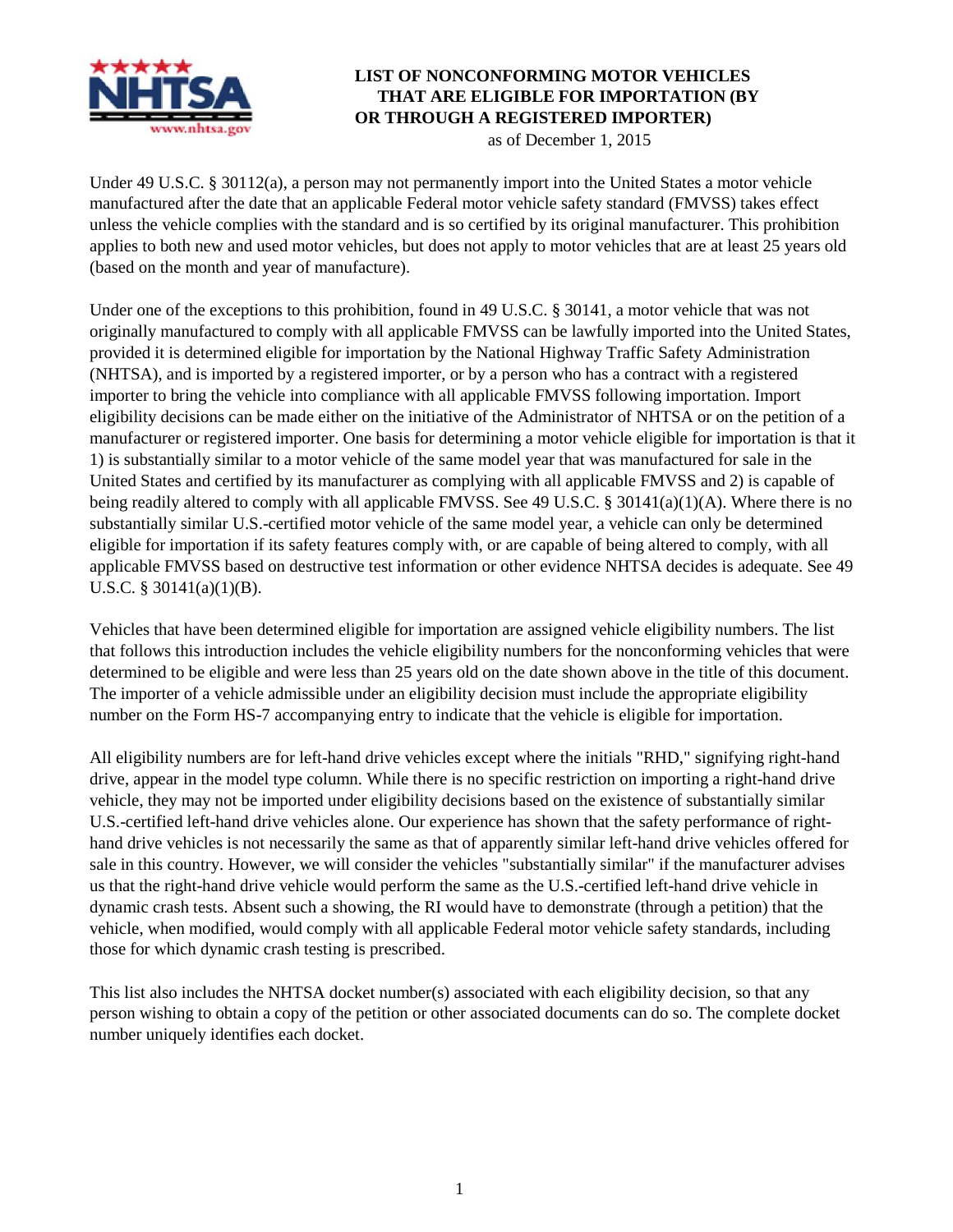- If a docket number(s) is shown in the "Online" column, a copy of the associated documents can be obtained online from the Federal eRulemaking Portal. To do so, visit [http://www.regulations.gov](http://www.regulations.gov/) and enter on the appropriate screen the entire number appearing in the "Online" column. Online access is available for most notices published after November 9, 1997.
- If the sequence number is in the "Not Online" column, please visit the Technical Information Services (TIS) website at [http://www.nhtsa.gov/cars/problems/trd.](http://www.nhtsa.gov/cars/problems/trd)

**"VSA"** eligibility numbers are assigned to all vehicles that are decided to be eligible for importation on the initiative of the Administrator.

**"VSP"** eligibility numbers are assigned to vehicles that are decided to be eligible under 49 U.S.C. §  $30141(a)(1)(A)$ , based on a petition from a manufacturer or registered importer which establishes that a substantially similar U.S.-certified vehicle exists. Where a VSP listing has no specific body style(s) noted, only the body style(s) of the associated vehicle model that were U.S.-certified by the original manufacturer are eligible for importation under that decision. For example, if the original manufacturer manufactured both sedan and wagon body styles for the described model, but only certified the sedan for the U.S. market, the wagon body style would not be eligible for importation under that determination.

**"VCP"** eligibility numbers are assigned to vehicles that are decided to be eligible under 49 U.S.C. §  $30141(a)(1)(B)$ , based on a petition from a manufacturer or registered importer which establishes that the vehicle has safety features that comply with, or are capable of being altered to comply with, all applicable Federal motor vehicle safety standards.

All hyphens used in the Model Year(s) column mean "through" (for example, "1994-1998" means "1994 through 1998").

The initials "MC" used in the "Manufacturer" column mean "motorcycle."

The initials "SWB" used in the "Model Type(s)" column mean "Short Wheel Base."

The initials "LWB" used in the "Model Type(s)" column mean "Long Wheel Base."

For vehicles with a European country of origin, the term "Model Year" ordinarily means calendar year in which the vehicle was produced.

The initials "RHD" used in the Model Type column mean "Right-Hand-Drive." All vehicles are left-hand-drive (LHD) vehicles unless noted as RHD.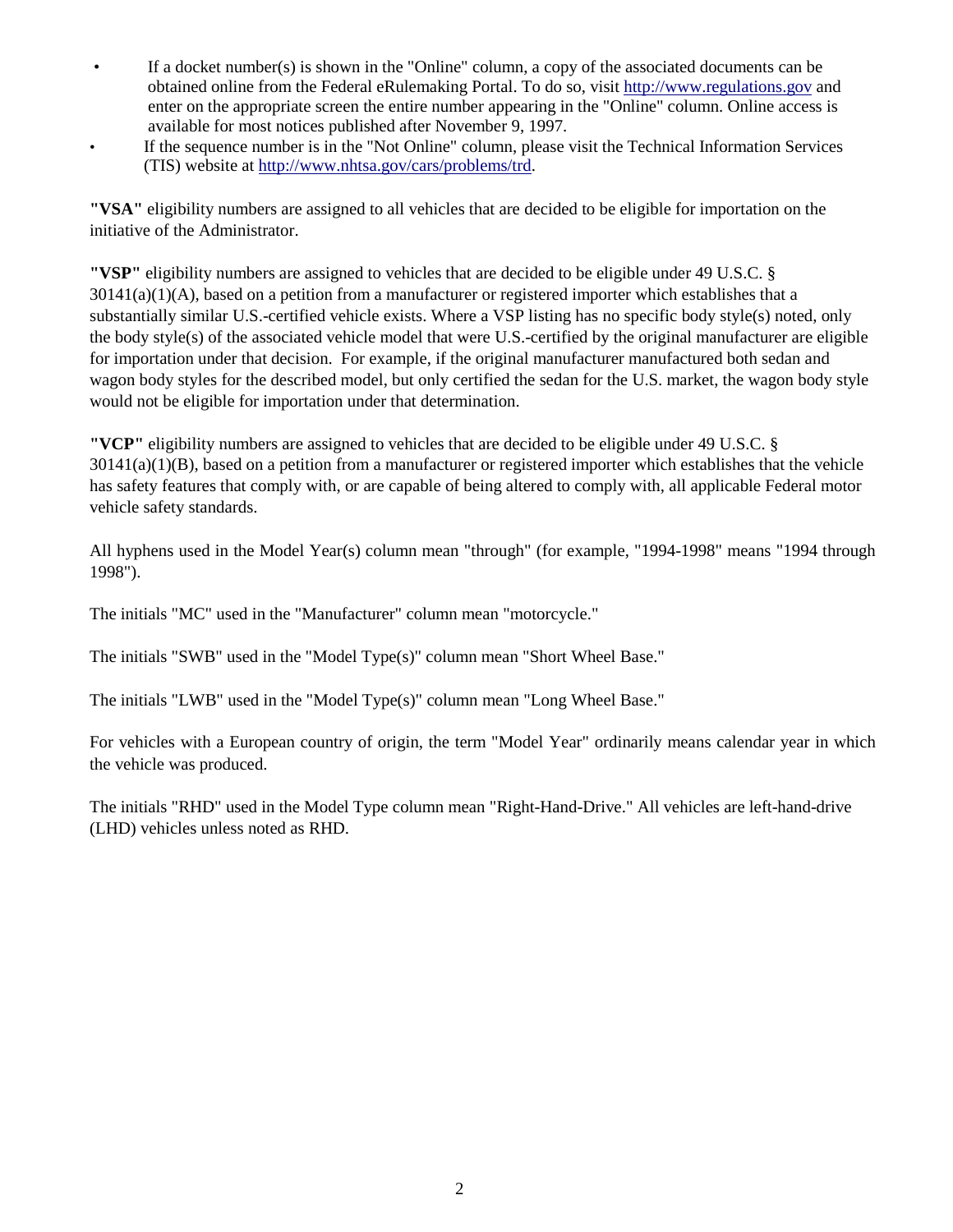## **VEHICLES CERTIFIED BY THEIR ORIGINAL MANUFACTURER AS COMPLYING WITH ALL APPLICABLE CANADIAN MOTOR VEHICLE SAFETY STANDARDS**

| Import                |                                                                                                                                                                                                                                                                                                                                                        | Docket Number   |            |
|-----------------------|--------------------------------------------------------------------------------------------------------------------------------------------------------------------------------------------------------------------------------------------------------------------------------------------------------------------------------------------------------|-----------------|------------|
| Eligibility<br>Number | Descriptions of Eligible Vehicles                                                                                                                                                                                                                                                                                                                      | Online          | Not Online |
| <b>VSA-80</b>         | (a) All passenger cars manufactured on or after September 1, 1989, and<br>before September 1, 1996, that, as originally manufactured, are equipped with<br>an automatic restraint system that complies with Federal Motor Vehicle Safety<br>Standard (FMVSS) No. 208;                                                                                  | NHTSA-2012-0119 |            |
|                       | (b) All passenger cars manufactured on or after September 1, 1996, and before<br>September 1, 2002, that, as originally manufactured, are equipped with an<br>automatic restraint system that complies with FMVSS No. 208, and that<br>comply with FMVSS No. 214;                                                                                      | NHTSA-2012-0119 |            |
|                       | (c) All passenger cars manufactured on or after September 1, 2002, and<br>before September 1, 2007, that, as originally manufactured, are equipped with<br>an automatic restraint system that complies with FMVSS No. 208, and that<br>comply with FMVSS Nos. 201, 214, 225, and 401;                                                                  | NHTSA-2012-0119 |            |
|                       | (d) All passenger cars manufactured on or after September 1, 2007, and before<br>September 1, 2008, that, as originally manufactured, comply with FMVSS<br>Nos. 110, 118, 138, 201, 208, 213, 214, 225, and 401;                                                                                                                                       | NHTSA-2012-0119 |            |
|                       | (e) All passenger cars manufactured on or after September 1, 2008 and before<br>September 1, 2009 that, as originally manufactured, comply with FMVSS<br>Nos. 110, 118, 138, 201, 202a, 206, 208, 213, 214, 225, and 401;                                                                                                                              | NHTSA-2012-0119 |            |
|                       | (f) All passenger cars manufactured on or after September 1, 2009 and before<br>September 1, 2010 that, as originally manufactured, comply with FMVSS<br>Nos. 118, 138, 201, 202a, 206, 208, 213, 214, 225, and 401;                                                                                                                                   | NHTSA-2012-0119 |            |
|                       | (g) All passenger cars manufactured on or after September 1, 2010 and before<br>September 1, 2011 that, as originally manufactured, comply with FMVSS<br>Nos. 118, 138, 201, 202a, 206, 208, 213, 214, and 225;                                                                                                                                        | NHTSA-2012-0119 |            |
|                       | (h) All passenger cars manufactured on or after September 1, 2011 and before<br>September 1, 2017 that, as originally manufactured, comply with FMVSS<br>Nos. 138, 201, 206, 208, 213, 214, and 225.                                                                                                                                                   | NHTSA-2012-0119 |            |
| <b>VSA-81</b>         | (a) All multipurpose passenger vehicles, trucks, and buses with a GVWR of<br>4,536 kg (10,000 lb) or less that are less than 25 years old and that were<br>manufactured before September 1, 1991;                                                                                                                                                      | NHTSA-2012-0119 |            |
|                       | (b) All multipurpose passenger vehicles, trucks, and buses with a GVWR of<br>4,536 kg (10,000 lb) or less that were manufactured on and after September 1,<br>1991, and before September 1, 1993 and that, as originally manufactured,<br>comply with FMVSS Nos. 202 and 208.                                                                          | NHTSA-2012-0119 |            |
|                       | (c) All multipurpose passenger vehicles, trucks, and buses with a GVWR of<br>4,536 kg (10,000 lb) or less that were manufactured on or after September 1,<br>1993, and before September 1, 1998, and that, as originally manufactured,<br>comply with FMVSS Nos. 202, 208, and 216;                                                                    | NHTSA-2012-0119 |            |
|                       | (d) All multipurpose passenger vehicles, trucks, and buses with a GVWR of<br>4,536 kg (10,000 lb) or less that were manufactured on or after September 1,<br>1998, and before September 1, 2002, and that, as originally manufactured,<br>comply with FMVSS Nos. 202, 208, 214, and 216;                                                               | NHTSA-2012-0119 |            |
|                       | (e) All multipurpose passenger vehicles, trucks, and buses with a GVWR of<br>4,536 kg (10,000 lb) or less that were manufactured on or after September 1,<br>2002, and before September 1, 2007, and that, as originally manufactured,<br>comply with FMVSS Nos. 201, 202, 208, 214, and 216, and, insofar as it is<br>applicable, with FMVSS No. 225. | NHTSA-2012-0119 |            |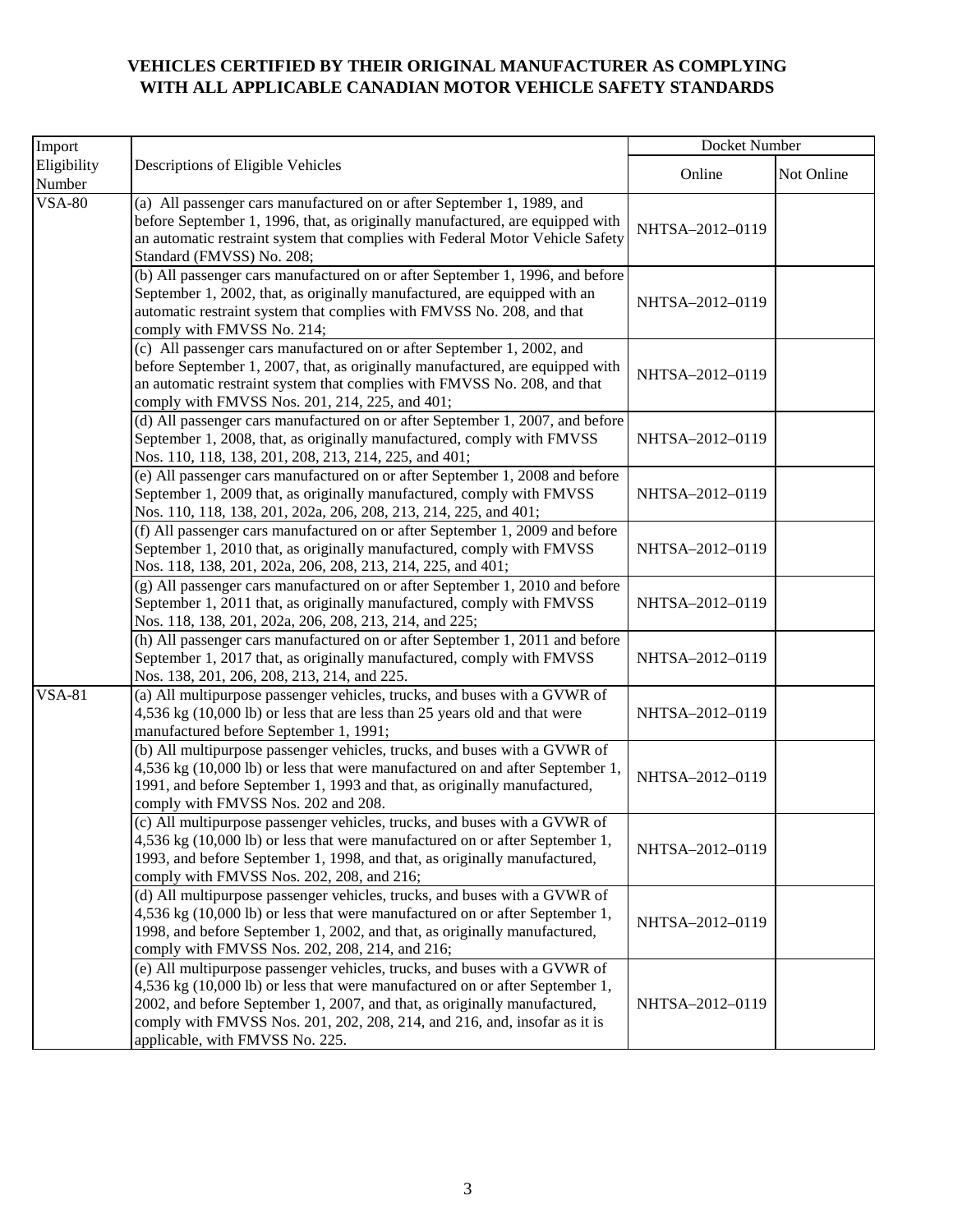## **VEHICLES CERTIFIED BY THEIR ORIGINAL MANUFACTURER AS COMPLYING WITH ALL APPLICABLE CANADIAN MOTOR VEHICLE SAFETY STANDARDS (continued)**

| Import<br>Eligibility<br>Number | Descriptions of Eligible Vehicles                                                                                                                                                                                                                                                                                                                                      | Docket Number   |            |  |
|---------------------------------|------------------------------------------------------------------------------------------------------------------------------------------------------------------------------------------------------------------------------------------------------------------------------------------------------------------------------------------------------------------------|-----------------|------------|--|
|                                 |                                                                                                                                                                                                                                                                                                                                                                        | Online          | Not Online |  |
| <b>VSA-81</b>                   | (f) All multipurpose passenger vehicles, trucks, and buses with a GVWR of<br>4,536 kg (10,000 lb) or less manufactured on or after September 1, 2007 and<br>before September 1, 2008, that, as originally manufactured, comply with<br>FMVSS Nos. 110, 118, 201, 202, 208, 213, 214, and 216, and insofar as they<br>are applicable, with FMVSS Nos. 138 and 225;      | NHTSA-2012-0119 |            |  |
|                                 | (g) All multipurpose passenger vehicles, trucks, and buses with a GVWR of<br>4,536 kg (10,000lb) or less manufactured on or after September 1, 2008 and<br>before September 1, 2009, that, as originally manufactured, comply with<br>FMVSS Nos. 110, 118, 201, 202a, 206, 208, 213, 214, and 216, and insofar as<br>they are applicable, with FMVSS Nos. 138 and 225; | NHTSA-2012-0119 |            |  |
|                                 | (h) All multipurpose passenger vehicles, trucks, and buses with a GVWR of<br>4,536 kg (10,000lb) or less manufactured on or after September 1, 2009 and<br>before September 1, 2011, that, as originally manufactured, comply with<br>FMVSS Nos. 118, 201, 202a, 206, 208, 213, 214, and 216, and insofar as they<br>are applicable, with FMVSS Nos. 138 and 225;      | NHTSA-2012-0119 |            |  |
|                                 | (i) All multipurpose passenger vehicles, trucks, and buses with a GVWR of<br>4,536 kg (10,000lb) or less manufactured on or after September 1, 2011 and<br>before September 1, 2012, that, as originally manufactured, comply with<br>FMVSS Nos. 201, 202a, 206, 208, 213, 214, and 216, and insofar as they are<br>applicable, with FMVSS Nos. 138 and 225;           | NHTSA-2012-0119 |            |  |
|                                 | (i) All multipurpose passenger vehicles, trucks, and buses with a GVWR of<br>4,536 kg (10,000lb) or less manufactured on or after September 1, 2012 and<br>before September 1, 2017, that, as originally manufactured, comply with<br>FMVSS Nos. 201, 206, 208, 213, 214, and 216, and insofar as they are<br>applicable, with FMVSS Nos. 138 222, and 225;            | NHTSA-2012-0119 |            |  |
| <b>VSA-82</b>                   | All multipurpose passenger vehicles, trucks, and buses with a GVWR greater<br>than $4,536$ kg $(10,000$ lb) that are less than $25$ years old.                                                                                                                                                                                                                         | NHTSA-2012-0119 |            |  |
| <b>VSA-83</b>                   | All trailers and motorcycles less than 25 years old.                                                                                                                                                                                                                                                                                                                   | NHTSA-2012-0119 |            |  |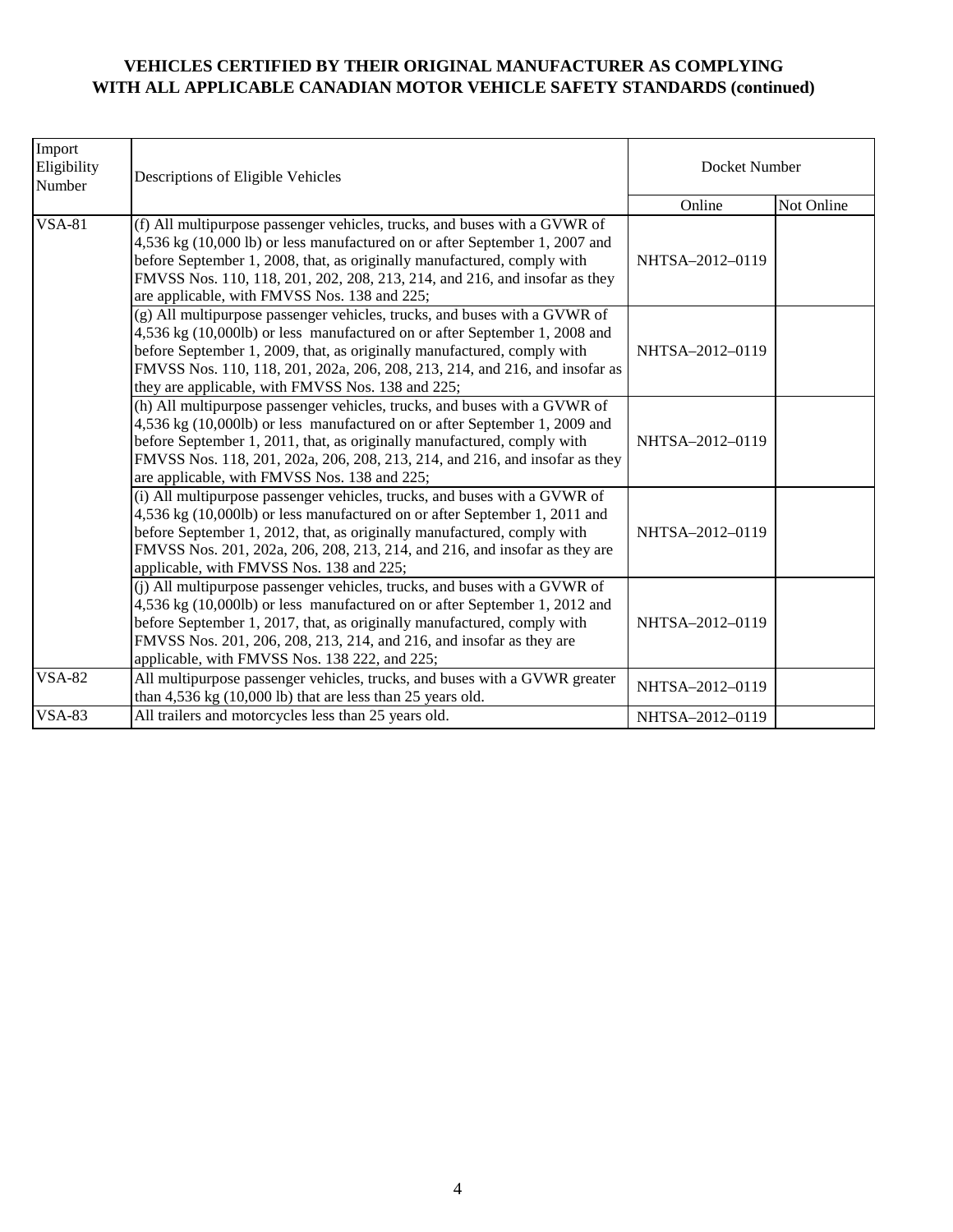## **ALL OTHER VEHICLES**

| <b>Manufacturer</b> | <b>Model Type(s)</b>                     | <b>Body</b> | Model Year(s) | Import<br><b>Eligibility</b><br><b>Number</b> |            | <b>Docket Number</b>                 |                   |
|---------------------|------------------------------------------|-------------|---------------|-----------------------------------------------|------------|--------------------------------------|-------------------|
|                     |                                          |             |               | <b>VSP</b>                                    | <b>VCP</b> | Online                               | <b>Not Online</b> |
| Acura               | Legend                                   |             | 1990-1992     | 305                                           |            | NHTSA-1999-5580                      |                   |
|                     |                                          |             |               |                                               |            | NHTSA-1999-6623<br>NHTSA-2013-0036   |                   |
| <b>AHLM</b>         | SPT 16-25 trailer                        |             | 2012          |                                               | 55         | NHTSA-2014-0067                      |                   |
| Alfa Romeo          | 164                                      |             | 1991          | 76                                            |            |                                      | 94-43             |
| Alfa Romeo          | 164                                      |             | 1994          | 156                                           |            |                                      | 95-99             |
| Alfa Romeo          | Spider                                   |             | 1992          | 503                                           |            | NHTSA-2007-0036<br>NHTSA-2008-0052   |                   |
| Alpina              | <b>B10 Series</b>                        |             | 1990-1996     |                                               | 54         | NHTSA-2013-0064<br>NHTSA-2014-0067   |                   |
| Alpina              | <b>B11</b>                               | Sedan       | 1990-1994     |                                               | 48         | NHTSA-2011-0157<br>NHTSA-2012-0105   |                   |
| Alpina              | <b>B12</b>                               | Coupe       | 1990-1996     |                                               | 43         | NHTSA-2010-0108                      |                   |
|                     |                                          |             |               |                                               |            | NHTSA-2011-0124<br>NHTSA-2008-0094   |                   |
| Alpina              | B125.0                                   | Sedan       | 1990-1994     |                                               | 41         | NHTSA-2008-0135                      |                   |
| Alpina              | B5 series (manufactured before<br>9/1/06 |             | 2005-2007     |                                               | 53         | NHTSA-2013-0037<br>NHTSA-2013-0074   |                   |
| Al-Spaw             | <b>EMA Mobile Stage Trailer</b>          |             | 2009          |                                               | 42         | NHTSA-2010-0014<br>NHTSA-2010-0078   |                   |
| <b>Aston Martin</b> | Vanquish                                 |             | 2002-2004     | 430                                           |            | NHTSA-2004-16999<br>NHTSA-2004-17942 |                   |
| <b>Aston Martin</b> | Vantage                                  |             | 2006-2007     | 530                                           |            | NHTSA-2010-0170<br>NHTSA-2011-0124   |                   |
| Audi                | 100                                      |             | 1990-1992     | 317                                           |            | NHTSA-1999-6339<br>NHTSA-2000-7436   |                   |
| Audi                | 100                                      |             | 1993          | 244                                           |            | NHTSA-1998-3803                      |                   |
| Audi                | A <sub>4</sub>                           |             | 1996-2000     | 352                                           |            | NHTSA-2000-7387<br>NHTSA-2000-8598   |                   |
| Audi                | A4, RS4, S4                              | 8D          | 2000-2001     | 400                                           |            | NHTSA-2002-11847                     |                   |
| Audi                | A <sub>6</sub>                           |             | 1998-1999     | 332                                           |            | NHTSA-1999-6038<br>NHTSA-2000-7436   |                   |
| Audi                | A8                                       |             | 1997-2000     | 337                                           |            | NHTSA-1999-6820<br>NHTSA-2000-7436   |                   |
| Audi                | A8                                       |             | 2000          | 424                                           |            | NHTSA-2003-16334                     |                   |
| Audi                | A8 Avant Quattro                         |             | 1996          | 238                                           |            | NHTSA-1998-3593                      |                   |
| Audi                | RS6 & RS Avant                           |             | 2003          | 443                                           |            | NHTSA-2004-17672                     |                   |
| Audi                | S <sub>6</sub>                           |             | 1996          | 428                                           |            | NHTSA-2003-16720<br>NHTSA-2004-17942 |                   |
| Audi                | S8                                       |             | 2000          | 424                                           |            | NHTSA-2003-16334                     |                   |
| Audi                | <b>TT</b>                                |             | 2000-2001     | 364                                           |            | NHTSA-2001-9560<br>NHTSA-2001-11165  |                   |
| Bentley             | Arnage (manufactured 1/1/01-<br>12/31/01 |             | 2001          | 473                                           |            | NHTSA-2005-22644<br>NHTSA-2006-23570 |                   |
| Bentley             | Azure (LHD & RHD)                        |             | 1998          | 485                                           |            | NHTSA-2006-25516<br>NHTSA-2006-26072 |                   |
| Bimota (MC)         | DB <sub>4</sub>                          |             | 2000          | 397                                           |            | NHTSA-2002-13382<br>NHTSA-2002-13986 |                   |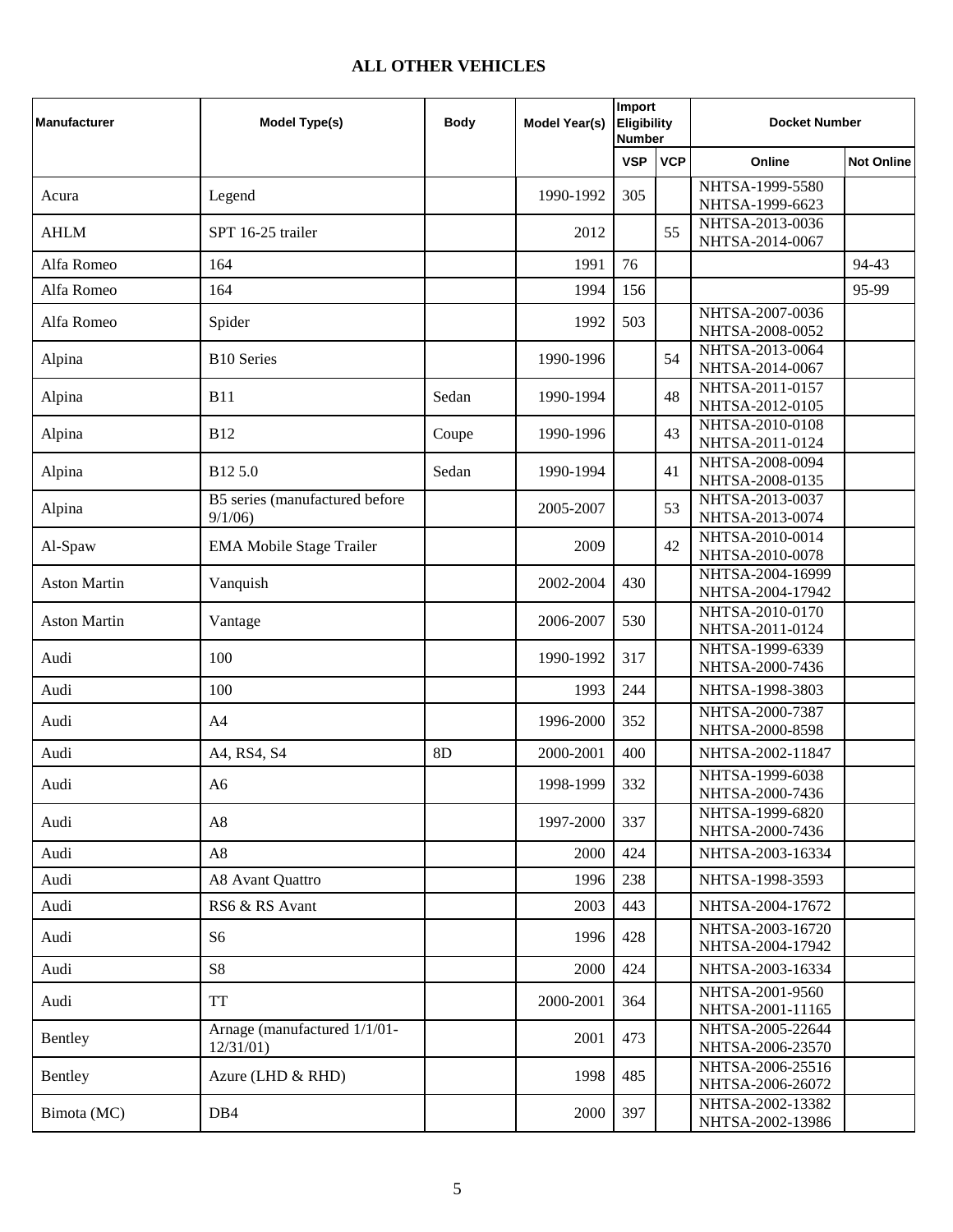| <b>Manufacturer</b> | <b>Model Type(s)</b>                        | <b>Body</b> | Model Year(s) | Import<br><b>Eligibility</b><br><b>Number</b> |            | <b>Docket Number</b>                 |                   |
|---------------------|---------------------------------------------|-------------|---------------|-----------------------------------------------|------------|--------------------------------------|-------------------|
|                     |                                             |             |               | <b>VSP</b>                                    | <b>VCP</b> | Online                               | <b>Not Online</b> |
| Bimota (MC)         | SB <sub>6</sub>                             |             | 1994-1999     | 523                                           |            | NHTSA-2009-0169<br>NHTSA-2010-0078   |                   |
| Bimota (MC)         | SB <sub>8</sub>                             |             | 1999-2000     | 397                                           |            | NHTSA-2002-13382                     |                   |
|                     |                                             |             |               |                                               |            | NHTSA-2002-13986                     |                   |
| <b>BMW</b>          | 3 Series                                    |             | 1992-1994     | 550                                           |            | NHTSA-2013-0016<br>NHTSA-2013-0074   |                   |
| <b>BMW</b>          | 3 Series                                    |             | 1995-1997     | 248                                           |            | NHTSA-1998-3678<br>NHTSA-1998-4072   |                   |
| <b>BMW</b>          | 3 Series                                    |             | 1998          | 462                                           |            | NHTSA-2004-19875<br>NHTSA-2005-20321 |                   |
| <b>BMW</b>          | 3 Series                                    |             | 1999          | 379                                           |            | NHTSA-2002-11881<br>NHTSA-2002-13220 |                   |
| <b>BMW</b>          | 3 Series                                    |             | 2000          | 356                                           |            | NHTSA-2000-7964<br>NHTSA-2001-9882   |                   |
| <b>BMW</b>          | 3 Series                                    |             | 2001          | 379                                           |            | NHTSA-2002-11881<br>NHTSA-2002-13220 |                   |
| <b>BMW</b>          | 3 Series                                    |             | 2003-2004     | 487                                           |            | NHTSA-2006-26010<br>NHTSA-2007-28533 |                   |
| <b>BMW</b>          | 320i                                        |             | 1990-1991     | 283                                           |            | NHTSA-1998-4801<br>NHTSA-1999-5863   |                   |
| <b>BMW</b>          | 325i                                        | 4-door      | 1991          | 96                                            |            |                                      | 94-88             |
| <b>BMW</b>          | 325i                                        |             | 1992-1996     | 197                                           |            |                                      | 96-131            |
| <b>BMW</b>          | 325iX                                       |             | 1990          | 205                                           |            |                                      | 97-08             |
| <b>BMW</b>          | 5 Series                                    |             | 1990-1995     | 194                                           |            |                                      | 96-112            |
| <b>BMW</b>          | 5 Series                                    |             | 1995-1997     | 249                                           |            | NHTSA-1998-3674<br>NHTSA-1998-4072   |                   |
| <b>BMW</b>          | 5 Series                                    |             | 1998-1999     | 314                                           |            | NHTSA-1999-5908<br>NHTSA-1999-6623   |                   |
| <b>BMW</b>          | 5 Series                                    |             | 2000          | 345                                           |            | NHTSA-2000-7512<br>NHTSA-2000-8598   |                   |
| <b>BMW</b>          | 5 Series                                    |             | 2000-2002     | 414                                           |            | NHTSA-2003-16450<br>NHTSA-2004-16949 |                   |
| <b>BMW</b>          | 5 Series                                    |             | 2003-2004     | 450                                           |            | NHTSA-2004-18947<br>NHTSA-2004-19738 |                   |
| <b>BMW</b>          | 5 Series (manufactured prior to<br>9/1/2006 |             | 2005-2007     | 555                                           |            | NHTSA-2013-0032<br>NHTSA-2013-0074   |                   |
| <b>BMW</b>          | 7 Series                                    |             | 1990-1991     | 299                                           |            | NHTSA-1999-5531<br>NHTSA-1999-5864   |                   |
| <b>BMW</b>          | 7 Series                                    |             | 1992          | 232                                           |            | NHTSA-1997-3056                      |                   |
| <b>BMW</b>          | 7 Series                                    |             | 1993-1994     | 299                                           |            | NHTSA-1999-5531<br>NHTSA-1999-5864   |                   |
| <b>BMW</b>          | 7 Series                                    |             | 1995-1999     | 313                                           |            | NHTSA-1999-5910<br>NHTSA-1999-6623   |                   |
| <b>BMW</b>          | 7 Series                                    |             | 1999-2001     | 366                                           |            | NHTSA-2001-9631<br>NHTSA-2001-11165  |                   |
| <b>BMW</b>          | 760i                                        |             | 2004          | 559                                           |            | NHTSA-2013-0034<br>NHTSA-2013-0136   |                   |
| <b>BMW</b>          | 8 Series                                    |             | 1991-1995     | 361                                           |            | NHTSA-2000-8241<br>NHTSA-2001-9882   |                   |
| <b>BMW</b>          | 850 Series                                  |             | 1997          | 396                                           |            | NHTSA-2002-13333<br>NHTSA-2002-13986 |                   |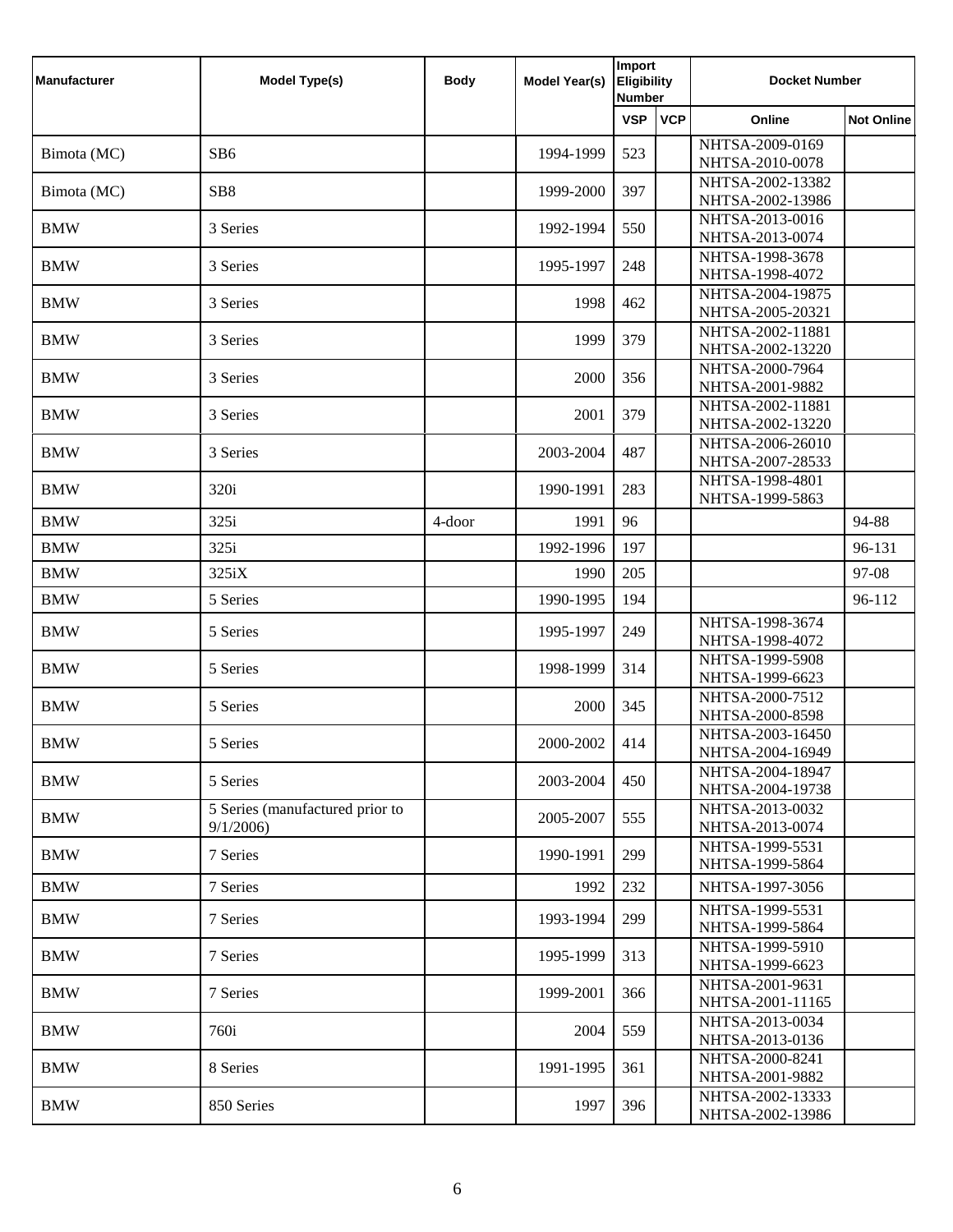| <b>Manufacturer</b> | <b>Model Type(s)</b>                       | <b>Body</b>              | Model Year(s) | Import<br><b>Eligibility</b><br><b>Number</b> |            | <b>Docket Number</b>                 |                   |
|---------------------|--------------------------------------------|--------------------------|---------------|-----------------------------------------------|------------|--------------------------------------|-------------------|
|                     |                                            |                          |               | <b>VSP</b>                                    | <b>VCP</b> | Online                               | <b>Not Online</b> |
| <b>BMW</b>          | 850i                                       |                          | 1990          | 10                                            |            |                                      | $92-10$           |
| <b>BMW</b>          | M <sub>3</sub>                             | $2$ -door<br>convertible | 1991          |                                               | 60         | NHTSA-2014-0097                      |                   |
| <b>BMW</b>          | M <sub>3</sub>                             |                          | 2006-2010     | 571                                           |            | NHTSA-2012-0159                      |                   |
| <b>BMW</b>          | M3 (manufactured prior to<br>9/1/06        |                          | 2006          | 520                                           |            | NHTSA-2009-0102<br>NHTSA-2010-0078   |                   |
| <b>BMW</b>          | X5 (manufactured 1/1/03-<br>12/31/04       |                          | 2003-2004     | 459                                           |            | NHTSA-2004-19547<br>NHTSA-2005-20321 |                   |
| <b>BMW</b>          | Z <sub>3</sub>                             |                          | 2002          | 568                                           |            | NHTSA-2014-0098<br>NHTSA-2015-0077   |                   |
| <b>BMW</b>          | Z <sub>3</sub>                             |                          | 1996-1998     | 260                                           |            | NHTSA-1998-3822<br>NHTSA-1998-4072   |                   |
| <b>BMW</b>          | Z3 (European market)                       |                          | 1999          | 483                                           |            | NHTSA-2006-24491<br>NHTSA-2006-25071 |                   |
| <b>BMW</b>          | Z4                                         |                          | 2010          | 553                                           |            | NHTSA-2013-0022<br>NHTSA-2013-0074   |                   |
| <b>BMW</b>          | Z8                                         |                          | 2000-2001     | 350                                           |            | NHTSA-2000-7522<br>NHTSA-2000-8598   |                   |
| <b>BMW</b>          | Z8                                         |                          | 2002          | 406                                           |            | NHTSA-2003-15353<br>NHTSA-2003-15783 |                   |
| BMW (MC)            | C1                                         |                          | 2000-2003     |                                               | 40         | NHTSA-2007-0021<br>NHTSA-2008-0052   |                   |
| BMW (MC)            | K1                                         |                          | 1990-1993     | 228                                           |            |                                      | 97-64             |
| BMW (MC)            | K100                                       |                          | 1990-1992     | 285                                           |            | NHTSA-1998-4800<br>NHTSA-1999-5863   |                   |
| BMW (MC)            | K1100, K1200                               |                          | 1993-1998     | 303                                           |            | NHTSA-1999-5402<br>NHTSA-1999-5864   |                   |
| BMW (MC)            | K1200 GT                                   |                          | 2003          | 556                                           |            | NHTSA-2013-0061<br>NHTSA-2013-0136   |                   |
| BMW (MC)            | K75                                        |                          | 1996          |                                               | 36         | NHTSA-2007-26995                     |                   |
| BMW (MC)            | <b>K75S</b>                                |                          | 1990-1995     | 229                                           |            |                                      | 97-69             |
| BMW (MC)            | R1100                                      |                          | 1994-1997     | 231                                           |            | NHTSA-1997-3021                      |                   |
| BMW (MC)            | R1100                                      |                          | 1998-2001     | 368                                           |            | NHTSA-2001-9739<br>NHTSA-2001-11165  |                   |
| BMW (MC)            | R1100 S                                    |                          | 2002          | 557                                           |            | NHTSA-2013-0062<br>NHTSA-2013-0136   |                   |
| BMW (MC)            | <b>R1100RS</b>                             |                          | 1994          | 177                                           |            |                                      | 96-76             |
| BMW (MC)            | R1150GS                                    |                          | 2000          | 453                                           |            | NHTSA-2004-19121<br>NHTSA-2004-19738 |                   |
| BMW (MC)            | R1200C                                     |                          | 1998-2001     | 359                                           |            | NHTSA-2000-8294<br>NHTSA-2001-9882   |                   |
| BMW (MC)            | R80, R100                                  |                          | 1990-1995     | 295                                           |            | NHTSA-1999-5207<br>NHTSA-1999-5864   |                   |
| BMW (MC)            | <b>S1000RR</b>                             |                          | 2011-2012     | 563                                           |            | NHTSA-2013-0104<br>NHTSA-2014-0067   |                   |
| Buell (MC)          | All Models                                 |                          | 1995-2002     | 399                                           |            | NHTSA-2002-13533<br>NHTSA-2003-14211 |                   |
| Cadillac            | DeVille                                    |                          | 1994-1999     | 300                                           |            | NHTSA-1999-5447<br>NHTSA-1999-5864   |                   |
| Cadillac            | DeVille (manufactured 8/1/99-<br>12/31/00) |                          | 2000          | 448                                           |            | NHTSA-2004-18945<br>NHTSA-2004-19738 |                   |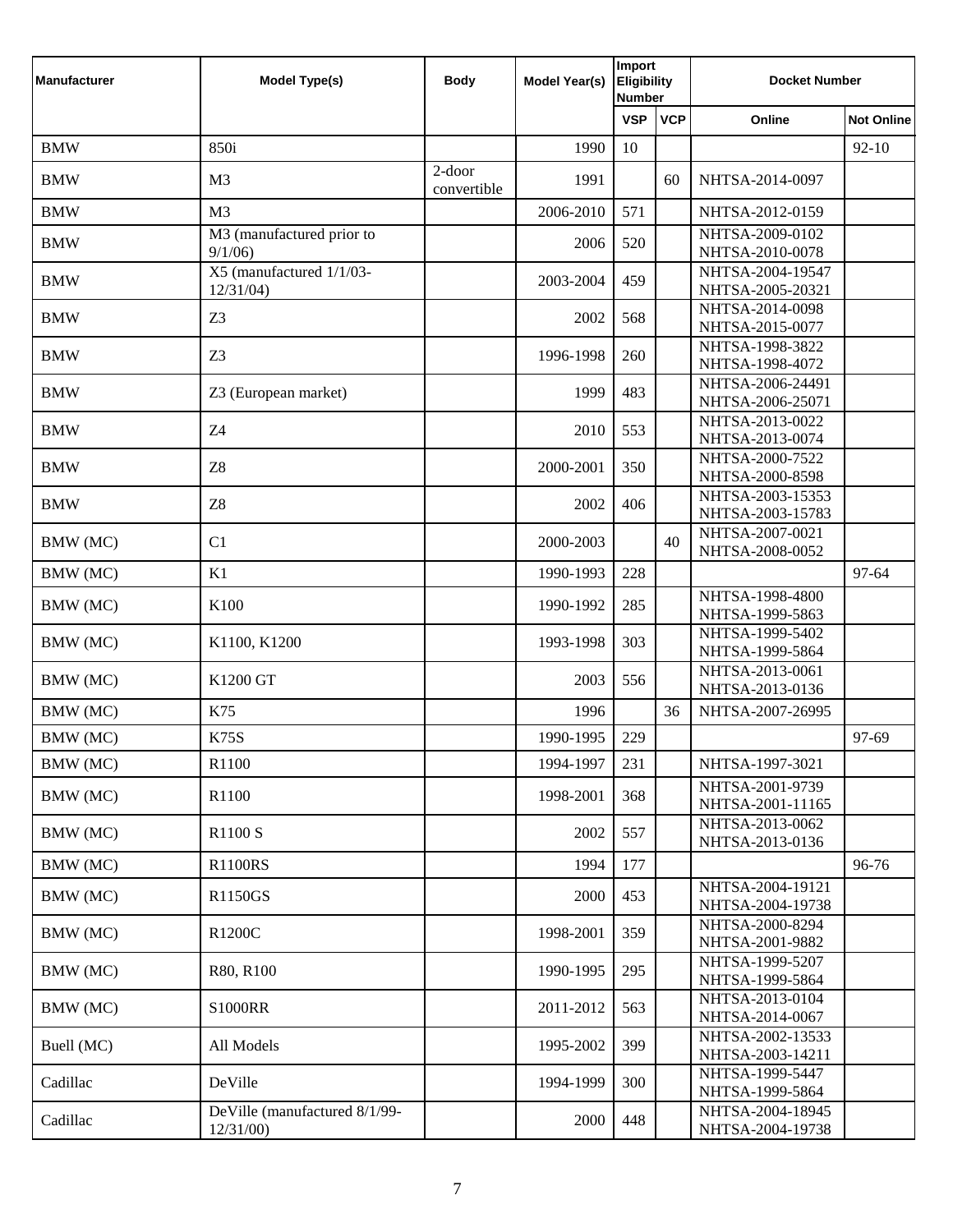| <b>Manufacturer</b> | Model Type(s)                                                                   | <b>Body</b>    | <b>Model Year(s)</b> | Import<br><b>Eligibility</b><br><b>Number</b> |              | <b>Docket Number</b>                 |                   |
|---------------------|---------------------------------------------------------------------------------|----------------|----------------------|-----------------------------------------------|--------------|--------------------------------------|-------------------|
|                     |                                                                                 |                |                      | <b>VSP</b>                                    | <b>VCP</b>   | Online                               | <b>Not Online</b> |
| Cadillac            | Escalade                                                                        |                | 2008                 | 572                                           |              | NHTSA-2014-0120<br>NHTSA-2015-0077   |                   |
| Cadillac            | Seville                                                                         |                | 1991                 | 375                                           |              | NHTSA-2001-11210                     |                   |
|                     |                                                                                 |                |                      |                                               |              | NHTSA-2001-11801                     |                   |
| Cagiva (MC)         | Gran Canyon 900                                                                 |                | 1999                 | 444                                           |              | NHTSA-2004-18610<br>NHTSA-2004-19738 |                   |
| Carrocerias         | Cimarron trailer                                                                |                | 2006-2007            |                                               | 37           | NHTSA-2007-27337<br>NHTSA-2007-28533 |                   |
| Chevrolet           | 400SS                                                                           |                | 1995                 | 150                                           |              |                                      | 94-93             |
| Chevrolet           | Astro Van                                                                       |                | 1997                 | 298                                           |              | NHTSA-1999-5498<br>NHTSA-1999-5864   |                   |
| Chevrolet           | Blazer (plant code of "K" or "2"<br>in the 11th position of the VIN)            |                | 1997                 | 349                                           |              | NHTSA-2000-7523                      |                   |
| Chevrolet           | Blazer (plant code of "K" or "2"<br>in the 11th position of the VIN)            |                | 2001                 | 461                                           |              | NHTSA-2004-19549                     |                   |
| Chevrolet           | Camaro                                                                          |                | 1999                 | 435                                           |              | NHTSA-2004-17141<br>NHTSA-2004-17942 |                   |
| Chevrolet           | Cavalier                                                                        |                | 1997                 | 369                                           |              | NHTSA-2001-9848<br>NHTSA-2001-11165  |                   |
| Chevrolet           | Corvette                                                                        |                | 2007                 | 544                                           |              | NHTSA-2012-0151<br>NHTSA-2013-0074   |                   |
| Chevrolet           | Corvette                                                                        |                | 1992                 | 365                                           |              | NHTSA-2001-9562<br>NHTSA-2001-11165  |                   |
| Chevrolet           | Corvette                                                                        | Coupe          | 1999                 | 419                                           |              | NHTSA-2003-16480<br>NHTSA-2004-16949 |                   |
| Chevrolet           | Suburban                                                                        |                | 2005                 | 541                                           |              | NHTSA-2012-0095<br>NHTSA-2013-0074   |                   |
| Chevrolet           | Suburban                                                                        |                | 1990-1991            | 242                                           |              | NHTSA-1998-4026                      |                   |
| Chevrolet           | Tahoe                                                                           |                | 2000                 | 504                                           |              | NHTSA-2008-0051<br>NHTSA-2008-0135   |                   |
| Chevrolet           | Tahoe                                                                           |                | 2001                 | 501                                           |              | NHTSA-2007-0023<br>NHTSA-2008-0135   |                   |
| Chevrolet           | Trailblazer (manufactured prior<br>to 9/1/07 for sale in the Kuwaiti<br>market) |                | 2007                 | 514                                           |              | NHTSA-2008-0212<br>NHTSA-2010-0078   |                   |
| Chevy               | Impala                                                                          |                | 1996                 | 561                                           |              | NHTSA-2013-0033<br>NHTSA-2013-0136   |                   |
| Chrysler            | Daytona                                                                         |                | 1992                 | 344                                           |              | NHTSA-2000-7388<br>NHTSA-2000-8598   |                   |
| Chrysler            | <b>Grand Voyager</b>                                                            |                | 1998                 | 373                                           |              | NHTSA-2001-10900                     |                   |
| Chrysler            | LHS (Mexican market)                                                            |                | 1996                 | 276                                           |              | NHTSA-1998-4547<br>NHTSA-1999-5863   |                   |
| Chrysler            | Town and Country                                                                |                | 1993                 | 273                                           |              | NHTSA-1998-4335<br>NHTSA-1998-4861   |                   |
| Citroen             | <b>XM</b>                                                                       |                | 1990-1992            |                                               | $\mathbf{1}$ |                                      | 92-32             |
| Diamler             | <b>G</b> Class                                                                  | 463<br>Chassis | 1991                 |                                               | 51           | NHTSA-2012-0148<br>NHTSA-2013-0074   |                   |
| Dodge               | Durango                                                                         |                | 2007                 | 534                                           |              | NHTSA-2011-0061<br>NHTSA-2011-0124   |                   |
| Dodge               | Ram                                                                             |                | 1994-1995            | 135                                           |              |                                      | 95-67             |
| Dodge               | Ram 1500 Laramie Crew Cab                                                       |                | 2009                 | 535                                           |              | NHTSA-2011-0113<br>NHTSA-2012-0105   |                   |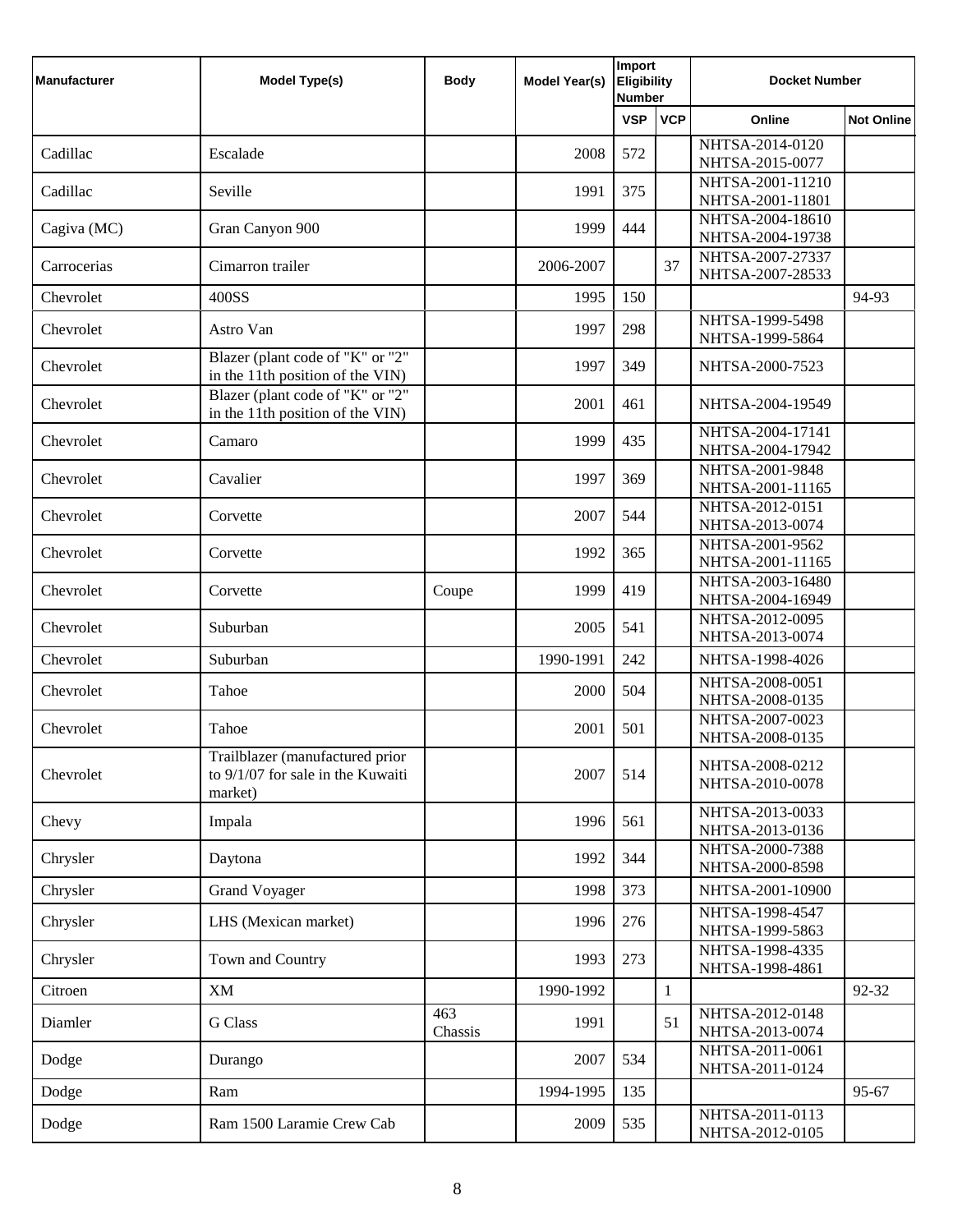| <b>Manufacturer</b>                    | <b>Model Type(s)</b>               | <b>Body</b>          | <b>Model Year(s)</b> | Import<br><b>Eligibility</b><br><b>Number</b> |            | <b>Docket Number</b>                 |                   |
|----------------------------------------|------------------------------------|----------------------|----------------------|-----------------------------------------------|------------|--------------------------------------|-------------------|
|                                        |                                    |                      |                      | <b>VSP</b>                                    | <b>VCP</b> | Online                               | <b>Not Online</b> |
| Ducati (MC)                            | 600SS                              |                      | 1992-1996            | 241                                           |            | NHTSA-1998-3658<br>NHTSA-1998-4072   |                   |
|                                        |                                    |                      |                      |                                               |            | NHTSA-2003-16510                     |                   |
| Ducati (MC)                            | 748                                |                      | 1999-2003            | 421                                           |            | NHTSA-2004-16949                     |                   |
| Ducati (MC)                            | 748 Biposto                        |                      | 1996-1997            | 220                                           |            |                                      | 97-52             |
| Ducati (MC)                            | 888                                |                      | 1993                 | 500                                           |            | NHTSA-2007-0008<br>NHTSA-2008-0052   |                   |
| Ducati (MC)                            | 900                                |                      | 2001                 | 452                                           |            | NHTSA-2004-19120<br>NHTSA-2004-19738 |                   |
| Ducati (MC)                            | 900SS                              |                      | 1991-1996            | 201                                           |            |                                      | 95-05             |
| Ducati (MC)                            | 916                                |                      | 1999-2003            | 421                                           |            | NHTSA-2003-16510<br>NHTSA-2004-16949 |                   |
| Ducati (MC)                            | 996 Biposto                        |                      | 1999-2001            | 475                                           |            | NHTSA-2005-22847<br>NHTSA-2006-23570 |                   |
| Ducati (MC)                            | 996R                               |                      | 2001-2002            | 398                                           |            | NHTSA-2002-13384<br>NHTSA-2002-13986 |                   |
| Ducati (MC)                            | <b>MH900E</b>                      |                      | 2001-2002            | 524                                           |            | NHTSA-2009-0193<br>NHTSA-2010-0078   |                   |
| Ducati (MC)                            | Monster 600                        |                      | 2001                 | 407                                           |            | NHTSA-2003-15386<br>NHTSA-2003-15783 |                   |
| Ducati (MC)                            | ST <sub>4</sub> S                  |                      | 1999-2005            | 474                                           |            | NHTSA-2005-22797<br>NHTSA-2006-23570 |                   |
| E. Lancashine<br>Coachbuilders Limited | Double Decker Bus                  | Volvo B7L<br>chassis | 2000                 |                                               | 59         | NHTSA-2013-0021                      |                   |
| Eagle                                  | Vision                             |                      | 1994                 | 323                                           |            | NHTSA-1999-6384<br>NHTSA-2000-7436   |                   |
| Ferrari                                | 348 TB                             |                      | 1992                 | 86                                            |            |                                      | 94-54             |
| Ferrari                                | 348 TS                             |                      | 1992                 | 161                                           |            |                                      | $96-10$           |
| Ferrari                                | 360                                |                      | 2001                 | 376                                           |            | NHTSA-2001-9628                      |                   |
| Ferrari                                | 360                                | Spider &<br>Coupe    | 2003                 | 410                                           |            | NHTSA-2003-15681                     |                   |
| Ferrari                                | 360 (manufactured after 9/31/02)   |                      | 2002                 | 433                                           |            | NHTSA-2003-16612                     |                   |
| Ferrari                                | 360 (manufactured before<br>9/1/02 |                      | 2002                 | 402                                           |            | NHTSA-2002-13219                     |                   |
| Ferrari                                | 360 Modena                         |                      | 1999-2000            | 327                                           |            | NHTSA-1999-6081<br>NHTSA-1999-7436   |                   |
| Ferrari                                | 360 Series                         |                      | 2004                 | 446                                           |            | NHTSA-2004-18647<br>NHTSA-2004-19738 |                   |
| Ferrari                                | 456                                |                      | 1995                 | 256                                           |            | NHTSA-1998-3806<br>NHTSA-1998-4072   |                   |
| Ferrari                                | 456 GT & GTA                       |                      | 1997-1998            | 408                                           |            | NHTSA-2002-12140                     |                   |
| Ferrari                                | 456 GT & GTA                       |                      | 1999                 | 445                                           |            | NHTSA-2004-18478                     |                   |
| Ferrari                                | 512 TR                             |                      | 1993                 | 173                                           |            |                                      | 96-69             |
| Ferrari                                | 550                                |                      | 2001                 | 377                                           |            | NHTSA-2001-9630                      |                   |
| Ferrari                                | 550 Marinello                      |                      | 1997-1999            | 292                                           |            | NHTSA-1999-5208<br>NHTSA-1999-5863   |                   |
| Ferrari                                | 575                                |                      | 2002-2003            | 415                                           |            | NHTSA-2003-16356                     |                   |
| Ferrari                                | 575                                |                      | 2004-2005            | 507                                           |            | NHTSA-2008-0110<br>NHTSA-2008-0135   |                   |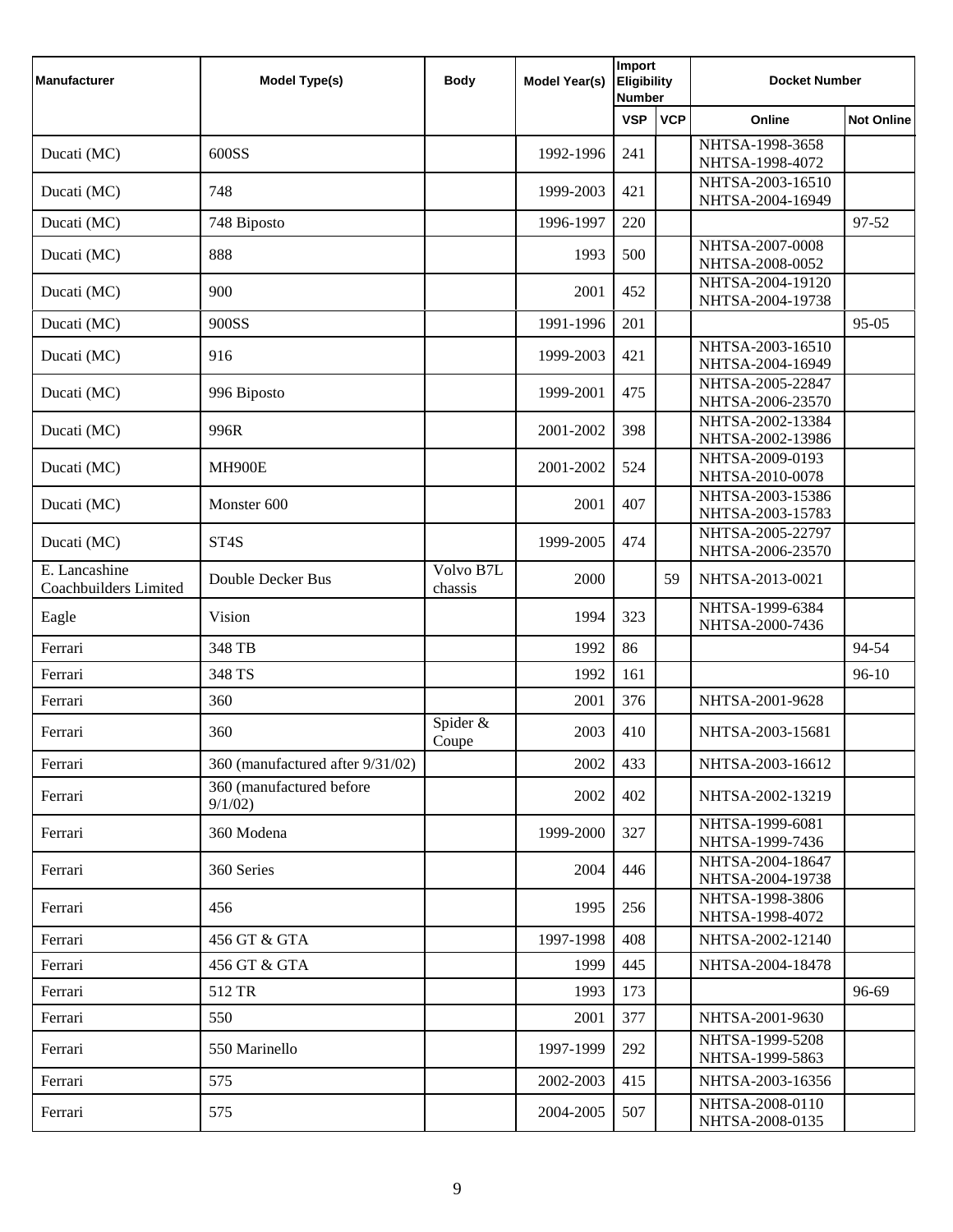| <b>Manufacturer</b>  | Model Type(s)                                                   | <b>Body</b> | <b>Model Year(s)</b> | Import<br><b>Eligibility</b><br><b>Number</b> |            | <b>Docket Number</b>                 |                   |
|----------------------|-----------------------------------------------------------------|-------------|----------------------|-----------------------------------------------|------------|--------------------------------------|-------------------|
|                      |                                                                 |             |                      | <b>VSP</b>                                    | <b>VCP</b> | Online                               | <b>Not Online</b> |
| Ferrari              | 599 (manufactured prior to                                      |             | 2006                 | 518                                           |            | NHTSA-2009-0094                      |                   |
|                      | 9/1/06                                                          |             |                      |                                               |            | NHTSA-2010-0078<br>NHTSA-2012-0163   |                   |
| Ferrari              | 612 Scaglietti                                                  |             | 2005                 | 545                                           |            | NHTSA-2013-0074                      |                   |
| Ferrari              | 612 Scaglietti (manufactured<br>prior to $9/1/06$ )             |             | 2006                 | 573                                           |            | NHTSA-2015-0022                      |                   |
| Ferrari              | California (Manufactured for the<br>European Market)            |             | 2010                 | 570                                           |            | NHTSA-2013-0107                      |                   |
| Ferrari              | Enzo                                                            |             | 2003-2004            | 436                                           |            | NHTSA-2004-17181<br>NHTSA-2004-17942 |                   |
| Ferrari              | F355                                                            |             | 1995                 | 259                                           |            | NHTSA-1998-3823<br>NHTSA-1998-4072   |                   |
| Ferrari              | F355                                                            |             | 1996-1998            | 355                                           |            | NHTSA-2000-7897<br>NHTSA-2000-8598   |                   |
| Ferrari              | F355                                                            |             | 1999                 | 391                                           |            | NHTSA-2001-10526                     |                   |
| Ferrari              | F430 (manufactured prior to<br>9/1/06                           |             | 2005-2006            | 479                                           |            | NHTSA-2006-23699<br>NHTSA-2006-25071 |                   |
| Ferrari              | F50                                                             |             | 1995                 | 226                                           |            | NHTSA-1997-3163                      | 97-54             |
| Ford                 | Bronco (manufactured in<br>Venezuela)                           |             | 1995-1996            | 265                                           |            | NHTSA-1998-4073<br>NHTSA-1998-4861   |                   |
| Ford                 | Escape (manufactured prior to<br>9/1/2006                       |             | 2007                 | 551                                           |            | NHTSA-2012-0164<br>NHTSA-2013-0074   |                   |
| Ford                 | Escort (Nicaraguan market)                                      |             | 1996                 | 322                                           |            | NHTSA-1999-6524<br>NHTSA-2000-7436   |                   |
| Ford                 | <b>Escort RS Cosworth</b>                                       |             | 1994-1995            |                                               | 9          |                                      | 95-25             |
| Ford                 | Explorer (manufactured in<br>Venezuela)                         |             | 1991-1998            | 268                                           |            | NHTSA-1998-4165<br>NHTSA-1998-4861   |                   |
| Ford                 | F <sub>150</sub>                                                |             | 2000                 | 425                                           |            | NHTSA-2003-16629<br>NHTSA-2004-17942 |                   |
| Ford                 | F-150 Crew Cab (manufactured<br>for sale in the Mexican market) |             | 2004                 | 548                                           |            | NHTSA-2012-0162<br>NHTSA-2013-0074   |                   |
| Ford                 | Mustang                                                         |             | 1997                 | 471                                           |            | NHTSA-2005-22019<br>NHTSA-2006-23570 |                   |
| Ford                 | Mustang                                                         |             | 1993                 | 367                                           |            | NHTSA-2001-9732<br>NHTSA-2001-11165  |                   |
| Ford                 | Windstar                                                        |             | 1995-1998            | 250                                           |            | NHTSA-1998-3716<br>NHTSA-1998-4072   |                   |
| Freightliner         | FLD12064ST                                                      |             | 1991-1996            | 179                                           |            |                                      | 96-83             |
| Freightliner         | FTLD112064SD                                                    |             | 1991-1996            | 178                                           |            |                                      | 96-90             |
| Gemala               | Saranaupaya 1600 Double Axle<br>trailer                         |             | 2001                 |                                               | 58         | NHTSA-2013-0063<br>NHTSA-2014-0067   |                   |
| <b>GMC</b>           | Suburban                                                        |             | 1992-1994            | 134                                           |            |                                      | 95-70             |
| Harley-Davidson (MC) | FL Series                                                       |             | 2010                 | 528                                           |            | NHTSA-2010-0161<br>NHTSA-2011-0124   |                   |
| Harley-Davidson (MC) | FX, FL, XL & VR Series                                          |             | 2008                 | 517                                           |            | NHTSA-2009-0067                      |                   |
| Harley-Davidson (MC) | FX, FL, XL & VR Series                                          |             | 2009                 | 522                                           |            | NHTSA-2009-0161<br>NHTSA-2010-0078   |                   |
| Harley-Davidson (MC) | FX, FL, XL & VR Series                                          |             | 2004                 | 422                                           |            | NHTSA-2003-16528<br>NHTSA-2004-16949 |                   |
| Harley-Davidson (MC) | FX, FL, XL & VR Series                                          |             | 2011-2014            | 567                                           |            | NHTSA-2014-0048<br>NHTSA-2015-0077   |                   |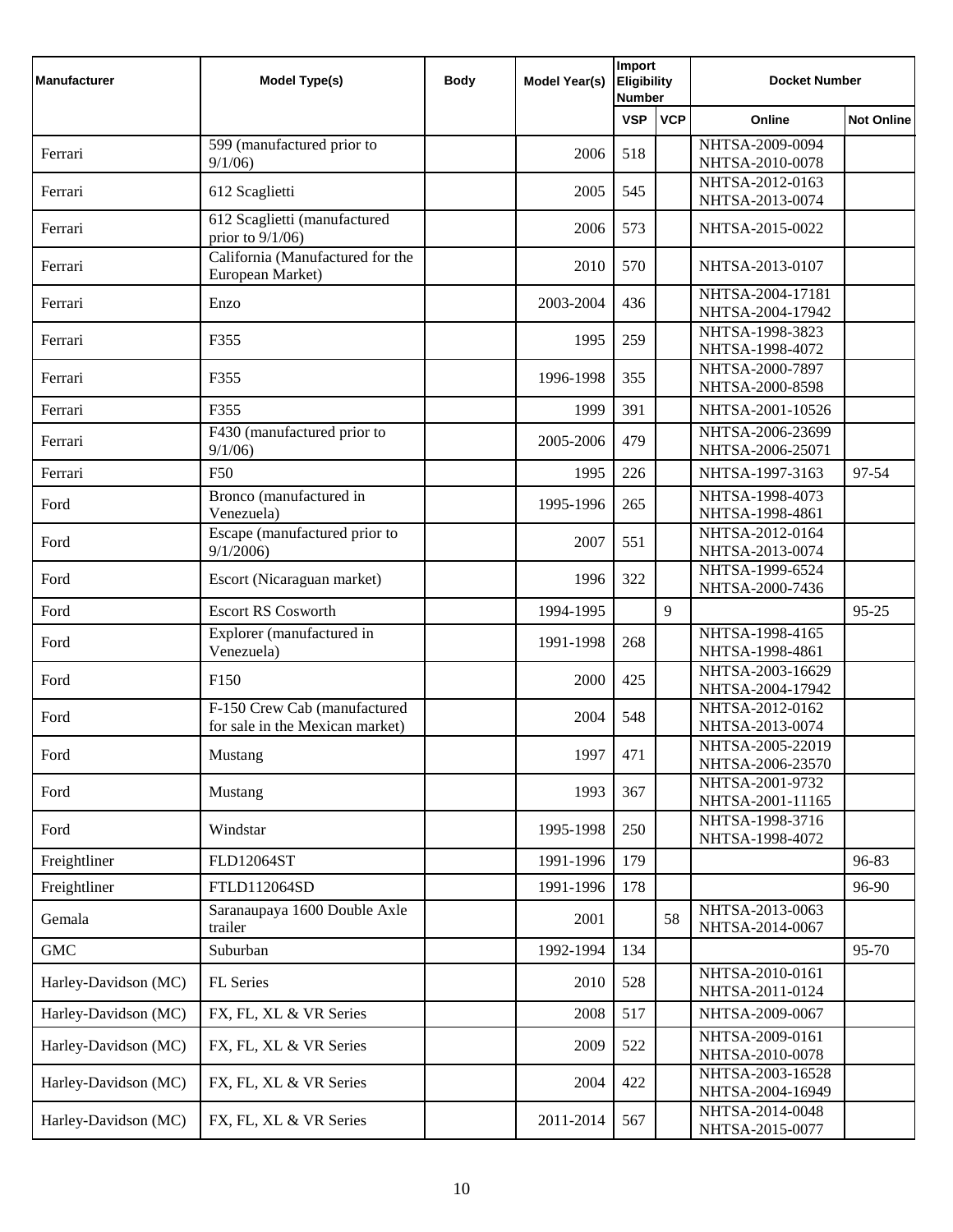| <b>Manufacturer</b>  | <b>Model Type(s)</b>              | <b>Body</b>      | Model Year(s) | Import<br>Eligibility<br><b>Number</b> |            | <b>Docket Number</b>                 |                   |
|----------------------|-----------------------------------|------------------|---------------|----------------------------------------|------------|--------------------------------------|-------------------|
|                      |                                   |                  |               | <b>VSP</b>                             | <b>VCP</b> | Online                               | <b>Not Online</b> |
| Harley-Davidson (MC) | FX, FL, XL Series                 |                  | 2005          | 472                                    |            | NHTSA-2005-22003<br>NHTSA-2006-23570 |                   |
| Harley-Davidson (MC) | FX, FL, XL Series                 |                  | 2006          | 491                                    |            | NHTSA-2007-28263<br>NHTSA-2008-0052  |                   |
| Harley-Davidson (MC) | FX, FL, XL Series                 |                  | 1990-1997     | 202                                    |            |                                      | $97 - 11$         |
| Harley-Davidson (MC) | FX, FL, XL Series                 |                  | 1998          | 253                                    |            | NHTSA-1998-3708<br>NHTSA-1998-4072   |                   |
| Harley-Davidson (MC) | FX, FL, XL Series                 |                  | 1999          | 281                                    |            | NHTSA-1998-4805<br>NHTSA-1999-5863   |                   |
| Harley-Davidson (MC) | FX, FL, XL Series                 |                  | 2000          | 321                                    |            | NHTSA-1999-6347<br>NHTSA-2000-7436   |                   |
| Harley-Davidson (MC) | FX, FL, XL Series                 |                  | 2001          | 362                                    |            | NHTSA-2001-9882<br>NHTSA-2001-8699   |                   |
| Harley-Davidson (MC) | FX, FL, XL Series                 |                  | 2002          | 372                                    |            | NHTSA-2001-10512<br>NHTSA-2001-11165 |                   |
| Harley-Davidson (MC) | FX, FL, XL Series                 |                  | 2003          | 393                                    |            | NHTSA-2002-13018                     |                   |
| Harley-Davidson (MC) | FX, FL, XL, & VR Series           |                  | 2007          | 506                                    |            | NHTSA-2008-0092<br>NHTSA-2008-0135   |                   |
| Harley-Davidson (MC) | <b>FXSTC Soft Tail Custom</b>     |                  | 2007          | 499                                    |            | NHTSA-2007-0009<br>NHTSA-2008-0052   |                   |
| Harley-Davidson (MC) | <b>VRSCA</b>                      |                  | 2002          | 374                                    |            | NHTSA-2001-11211<br>NHTSA-2001-11801 |                   |
| Harley-Davidson (MC) | <b>VRSCA</b>                      |                  | 2003          | 394                                    |            | NHTSA-2002-13019                     |                   |
| Harley-Davidson (MC) | <b>VRSCA</b>                      |                  | 2004          | 422                                    |            | NHTSA-2003-16528<br>NHTSA-2004-16949 |                   |
| Hatty                | 45 ft double axle trailer         |                  | 1999-2000     |                                        | 38         | NHTSA-2007-26357                     |                   |
| Heku                 | 750 KG boat trailer               |                  | 2005          |                                        | 33         | NHTSA-2005-23434<br>NHTSA-2006-25071 |                   |
| Hobby                | <b>Exclusive 650 KMFE Trailer</b> |                  | 2002-2003     |                                        | 29         | NHTSA-2005-21010<br>NHTSA-2005-21912 |                   |
| Honda                | Accord                            |                  | 1991          | 280                                    |            | NHTSA-1998-4804<br>NHTSA-1999-5863   |                   |
| Honda                | Accord                            |                  | 1992-1999     | 319                                    |            | NHTSA-1999-6353<br>NHTSA-2000-7436   |                   |
| Honda                | Accord (RHD)                      | sedan &<br>wagon | 1994-1997     | 451                                    |            | NHTSA-2004-18849<br>NHTSA-2004-19738 |                   |
| Honda                | <b>CRV</b>                        |                  | 2002          | 447                                    |            | NHTSA-2004-18782<br>NHTSA-2004-19738 |                   |
| Honda                | $CR-V$                            |                  | 2005          | 489                                    |            | NHTSA-2007-28262<br>NHTSA-2008-0052  |                   |
| Honda                | Prelude                           |                  | 1994-1997     | 309                                    |            | NHTSA-1999-5736<br>NHTSA-1999-6623   |                   |
| Honda (MC)           | CB 750 (CB750F2T)                 |                  | 1996          | 440                                    |            | NHTSA-2004-17472<br>NHTSA-2004-17942 |                   |
| Honda (MC)           | <b>CBR 250</b>                    |                  | 1990-1994     |                                        | 22         | NHTSA-2002-13539<br>NHTSA-2003-14211 |                   |
| Honda (MC)           | NT700V (Deauville)                |                  | 2006-2013     |                                        | 57         | NHTSA-2013-0110<br>NHTSA-2014-0067   |                   |
| Honda (MC)           | <b>RVF 400</b>                    |                  | 1994-2000     | 358                                    |            | NHTSA-2000-8242<br>NHTSA-2001-9882   |                   |
| Honda (MC)           | <b>VF750</b>                      |                  | 1994-1998     | 290                                    |            | NHTSA-1999-5068<br>NHTSA-1999-5863   |                   |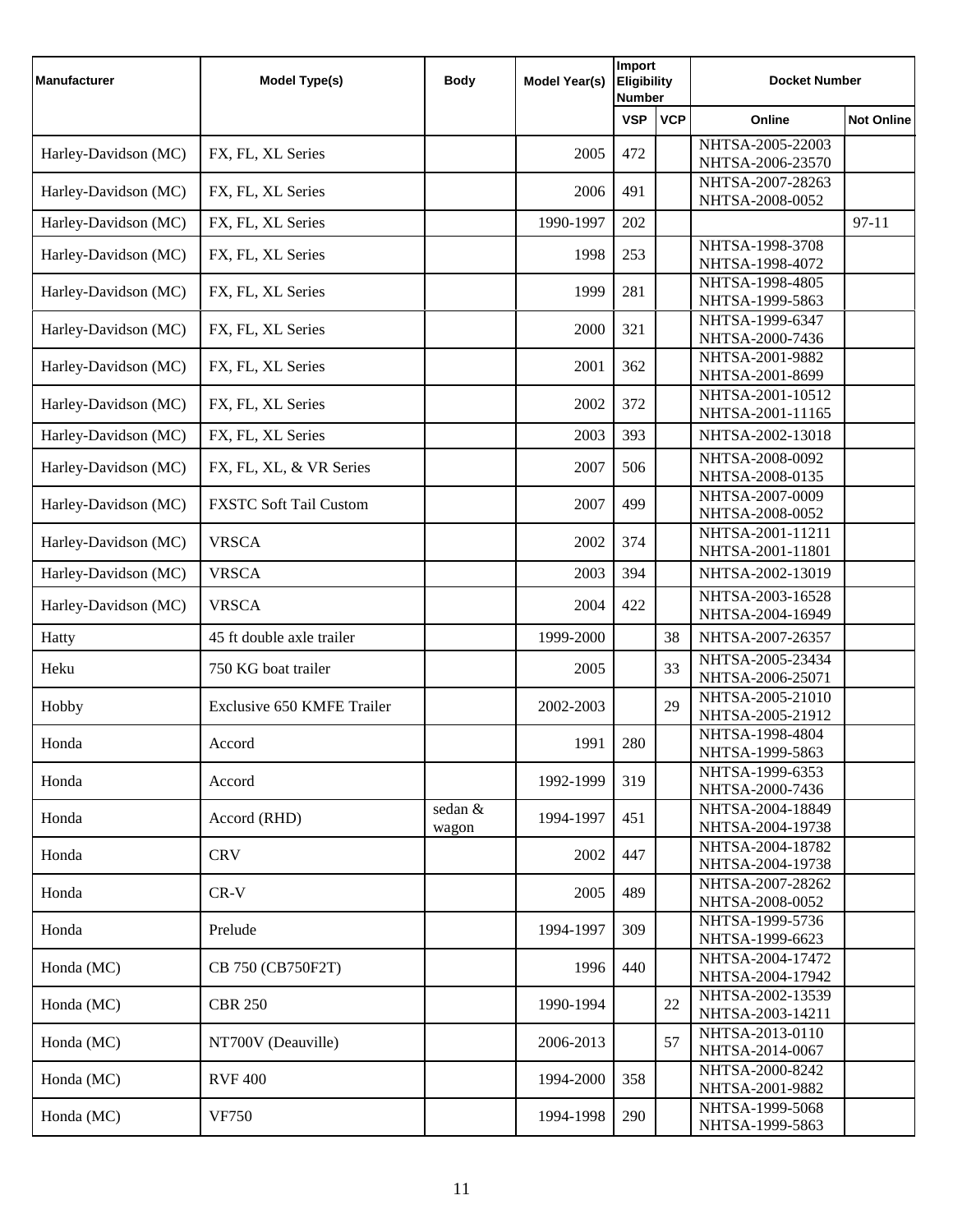| <b>Manufacturer</b> | <b>Model Type(s)</b>                      | <b>Body</b> | <b>Model Year(s)</b> | Import<br>Eligibility<br><b>Number</b> |            | <b>Docket Number</b>                 |                   |
|---------------------|-------------------------------------------|-------------|----------------------|----------------------------------------|------------|--------------------------------------|-------------------|
|                     |                                           |             |                      | <b>VSP</b>                             | <b>VCP</b> | Online                               | <b>Not Online</b> |
| Honda (MC)          | <b>VFR 400</b>                            |             | 1994-2000            | 358                                    |            | NHTSA-2000-8242<br>NHTSA-2001-9882   |                   |
| Honda (MC)          | VFR 400, RVF 400                          |             | 1990-1993            |                                        | 24         | NHTSA-2002-13534<br>NHTSA-2003-14211 |                   |
| Honda (MC)          | <b>VFR750</b>                             |             | 1990                 | 34                                     |            |                                      | 93-09             |
| Honda (MC)          | <b>VFR750</b>                             |             | 1991-1997            | 315                                    |            | NHTSA-1999-5912<br>NHTSA-1999-6623   |                   |
| Honda (MC)          | <b>VFR800</b>                             |             | 1998-1999            | 315                                    |            | NHTSA-1999-5912<br>NHTSA-1999-6623   |                   |
| Honda (MC)          | VT600                                     |             | 1991-1998            | 294                                    |            | NHTSA-1999-5914                      |                   |
| Hyundai             | Elantra                                   |             | 1992-1995            | 269                                    |            | NHTSA-1998-4104<br>NHTSA-1998-4861   |                   |
| Hyundai             | XG350                                     |             | 2004                 | 494                                    |            | NHTSA-2007-28531<br>NHTSA-2008-0052  |                   |
| Ifor Williams       | LM85G trailer                             |             | 2005                 |                                        | 49         | NHTSA-2012-0030<br>NHTSA-2012-0105   |                   |
| Jaguar              | Sovereign                                 |             | 1993                 | 78                                     |            |                                      | 94-42             |
| Jaguar              | S-Type                                    |             | 2000-2002            | 411                                    |            | NHTSA-2003-16206<br>NHTSA-2004-16949 |                   |
| Jaguar              | XJ8                                       |             | 2002                 | 536                                    |            | NHTSA-2011-0158<br>NHTSA-2012-0105   |                   |
| Jaguar              | <b>XJS</b>                                |             | 1991                 | 175                                    |            |                                      | 96-71             |
| Jaguar              | <b>XJS</b>                                |             | 1992                 | 129                                    |            |                                      | $95 - 55$         |
| Jaguar              | <b>XJS</b>                                |             | 1994-1996            | 195                                    |            |                                      | 96-111            |
| Jaguar              | XJS, XJ6                                  |             | 1990-1990            | 336                                    |            | NHTSA-2000-7173                      |                   |
| Jaguar              | $XK-8$                                    |             | 1998                 | 330                                    |            | NHTSA-1999-6383<br>NHTSA-2000-7436   |                   |
| Jaguar              | <b>XKR</b>                                |             | 2005                 | 560                                    |            | NHTSA-2013-0020<br>NHTSA-2013-0136   |                   |
| Jeep                | Cherokee                                  |             | 1993                 | 254                                    |            | NHTSA-1998-3710<br>NHTSA-1998-4072   |                   |
| Jeep                | Cherokee (European market)                |             | 1991                 | 211                                    |            |                                      | $97-18$           |
| Jeep                | Cherokee (LHD & RHD)                      |             | 1994                 | 493                                    |            | NHTSA-2007-27995                     |                   |
| Jeep                | Cherokee (LHD & RHD)                      |             | 1996                 | 493                                    |            | NHTSA-2007-27995                     |                   |
| Jeep                | Cherokee (LHD & RHD)                      |             | 1995                 | 180                                    |            | NHTSA-2007-27995                     | 96-84             |
| Jeep                | Cherokee (LHD)                            |             | 1997-2001            | 515                                    |            | NHTSA-2008-0144                      |                   |
| Jeep                | Cherokee (RHD)                            |             | 1997-1998            | 516                                    |            | NHTSA-2008-0144                      |                   |
| Jeep                | Cherokee (Venezuelan market)              |             | 1992                 | 164                                    |            |                                      | 96-45             |
| Jeep                | <b>Grand Cherokee</b>                     |             | 1994                 | 404                                    |            | NHTSA-2003-14088<br>NHTSA-2003-14682 |                   |
| Jeep                | <b>Grand Cherokee</b>                     |             | 1997                 | 431                                    |            | NHTSA-2004-17021<br>NHTSA-2004-17942 |                   |
| Jeep                | <b>Grand Cherokee</b>                     |             | 2001                 | 382                                    |            | NHTSA-2002-12047<br>NHTSA-2002-13220 |                   |
| Jeep                | Grand Cherokee (LHD -<br>Japanese market) |             | 1997                 | 389                                    |            | NHTSA-2002-12731<br>NHTSA-2002-13986 |                   |
| Jeep                | Liberty                                   |             | 2005                 | 505                                    |            | NHTSA-2008-0062<br>NHTSA-2008-0135   |                   |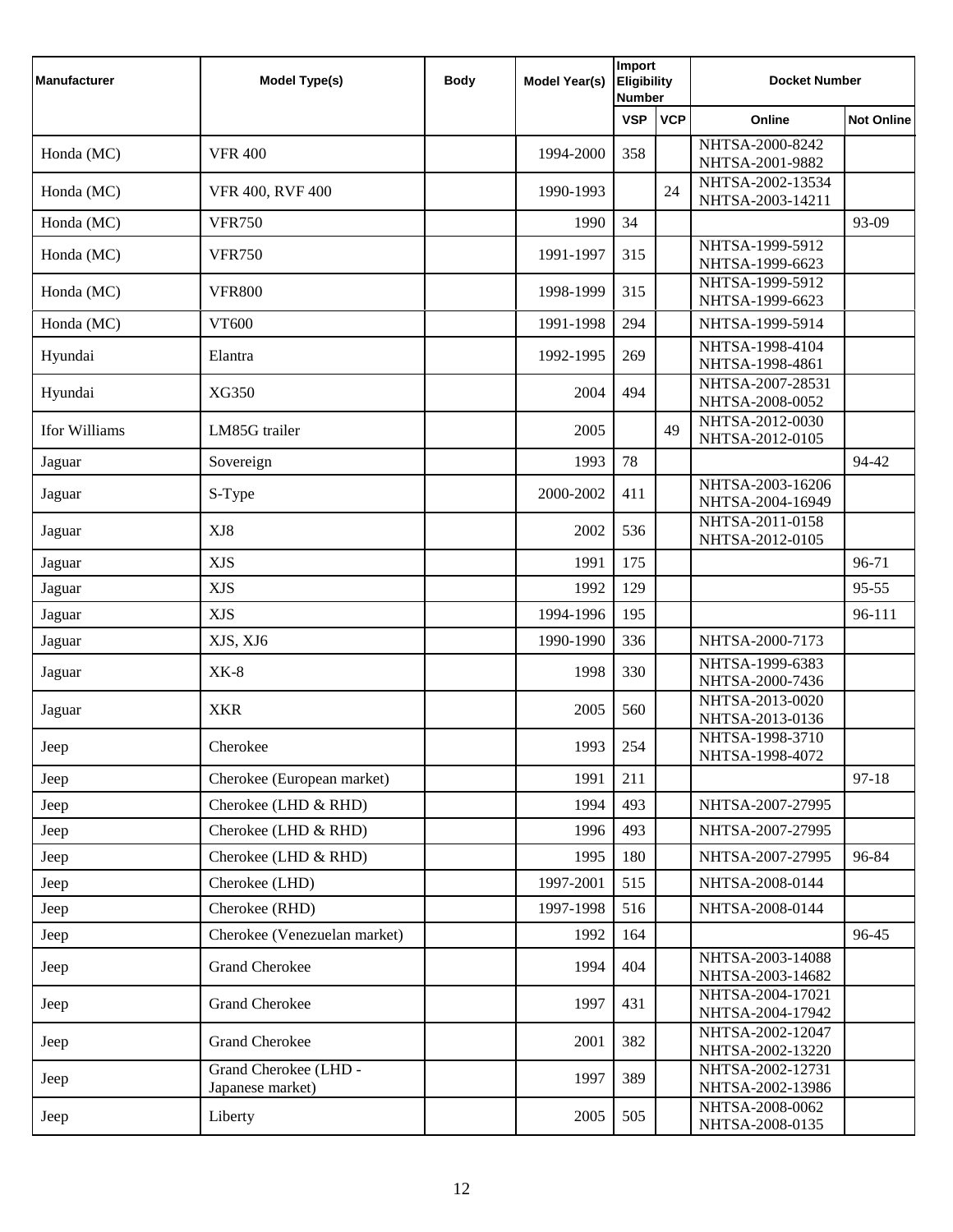| <b>Manufacturer</b> | <b>Model Type(s)</b>                                                                     | <b>Body</b>                 | <b>Model Year(s)</b> | Import<br><b>Eligibility</b><br><b>Number</b> |            | <b>Docket Number</b>                 |                   |
|---------------------|------------------------------------------------------------------------------------------|-----------------------------|----------------------|-----------------------------------------------|------------|--------------------------------------|-------------------|
|                     |                                                                                          |                             |                      | <b>VSP</b>                                    | <b>VCP</b> | Online                               | <b>Not Online</b> |
| Jeep                | Liberty                                                                                  |                             | 2002                 | 466                                           |            | NHTSA-2005-20663<br>NHTSA-2005-21912 |                   |
| Jeep                | Liberty (Mexican market)                                                                 |                             | 2004                 | 457                                           |            | NHTSA-2004-19485                     |                   |
| Jeep                | Wrangler                                                                                 |                             | 1992                 | 562                                           |            | NHTSA-2013-0103<br>NHTSA-2014-0067   |                   |
| Jeep                | Wrangler                                                                                 |                             | 1993                 | 217                                           |            |                                      | 97-24             |
| Jeep                | Wrangler                                                                                 |                             | 1995                 | 255                                           |            | NHTSA-1998-3709<br>NHTSA-1998-4072   |                   |
| Jeep                | Wrangler                                                                                 |                             | 1998                 | 341                                           |            | NHTSA-2000-6941<br>NHTSA-2000-7436   |                   |
| Jeep                | Wrangler (manufactured for<br>sale in the Mexican market)                                |                             | 2003                 | 547                                           |            | NHTSA-2012-0161<br>NHTSA-2013-0074   |                   |
| Jeep                | Wrangler (RHD)                                                                           |                             | 2000-2003            |                                               | 50         | NHTSA-2012-0031<br>NHTSA-2012-0105   |                   |
| Kawasaki (MC)       | EL250                                                                                    |                             | 1992-1994            | 233                                           |            | NHTSA-1997-3067<br>NHTSA-1998-3514   |                   |
| Kawasaki (MC)       | Ninja ZX-6R                                                                              |                             | 2002                 |                                               | 44         | NHTSA-2011-0034<br>NHTSA-2011-0124   |                   |
| Kawasaki (MC)       | VN1500-P1/P2 series                                                                      |                             | 2003                 | 492                                           |            | NHTSA-2007-28264<br>NHTSA-2008-0052  |                   |
| Kawasaki (MC)       | <b>ZR750</b>                                                                             |                             | 2000-2003            | 537                                           |            | NHTSA-2011-0182<br>NHTSA-2012-0105   |                   |
| Kawasaki (MC)       | <b>ZX400</b>                                                                             |                             | 1990-1997            | 222                                           |            |                                      | 97-51             |
| Kawasaki (MC)       | ZX6, ZX7, ZX9, ZX10, ZX11                                                                |                             | 1990-1999            | 312                                           |            | NHTSA-1999-5911<br>NHTSA-1999-6623   |                   |
| Kawasaki (MC)       | <b>ZX600</b>                                                                             |                             | 1990-1998            | 288                                           |            | NHTSA-1999-5070<br>NHTSA-1999-5863   |                   |
| Kawasaki (MC)       | <b>ZZR1100</b>                                                                           |                             | 1993-1998            | 247                                           |            | NHTSA-1998-3630<br>NHTSA-1998-4072   |                   |
| Ken-Mex             | <b>T800</b>                                                                              |                             | 1990-1996            | 187                                           |            |                                      | 96-89             |
| Kenworth            | <b>T800</b>                                                                              |                             | 1992                 | 115                                           |            |                                      | 95-23             |
| Komet               | Standard, Classic & Eurolite<br>trailer                                                  |                             | 2000-2005            | 477                                           |            | NHTSA-2005-23433<br>NHTSA-2006-25071 |                   |
| KTM (MC)            | Duke II                                                                                  |                             | 1995-2000            | 363                                           |            | NHTSA-2001-9649<br>NHTSA-2001-11165  |                   |
| Lamborghini         | Diablo                                                                                   | Coupe                       | 1997                 |                                               | 26         | NHTSA-2003-14628                     |                   |
| Lamborghini         | Diablo (except 1997 Coupe)                                                               |                             | 1996-1997            | 416                                           |            | NHTSA-2003-14628                     |                   |
| Lamborghini         | Gallardo (manufactured 1/1/04-<br>12/31/04                                               |                             | 2004                 | 458                                           |            | NHTSA-2004-19122<br>NHTSA-2005-20321 |                   |
| Lamborghini         | Gallardo (manufactured 1/1/06-<br>8/31/06                                                |                             | 2006                 | 508                                           |            | NHTSA-2008-0117<br>NHTSA-2008-0135   |                   |
| Lamborghini         | Murcielago                                                                               | Roadster                    | 2005                 | 476                                           |            | NHTSA-2005-23083<br>NHTSA-2006-23570 |                   |
| <b>Land Rover</b>   | Defender 110                                                                             |                             | 1993                 | 212                                           |            |                                      | 97-25             |
| <b>Land Rover</b>   | Defender 90                                                                              | VIN $\&$<br>Body<br>Limited | 1994-1995            | 512                                           |            | NHTSA-2008-0058                      |                   |
| <b>Land Rover</b>   | Defender 90 (manufactured<br>before 9/1/97) and VIN<br>"SALDV224*VA" or<br>"SALDV324*VA" |                             | 1997                 | 432                                           |            | NHTSA-2004-17022                     |                   |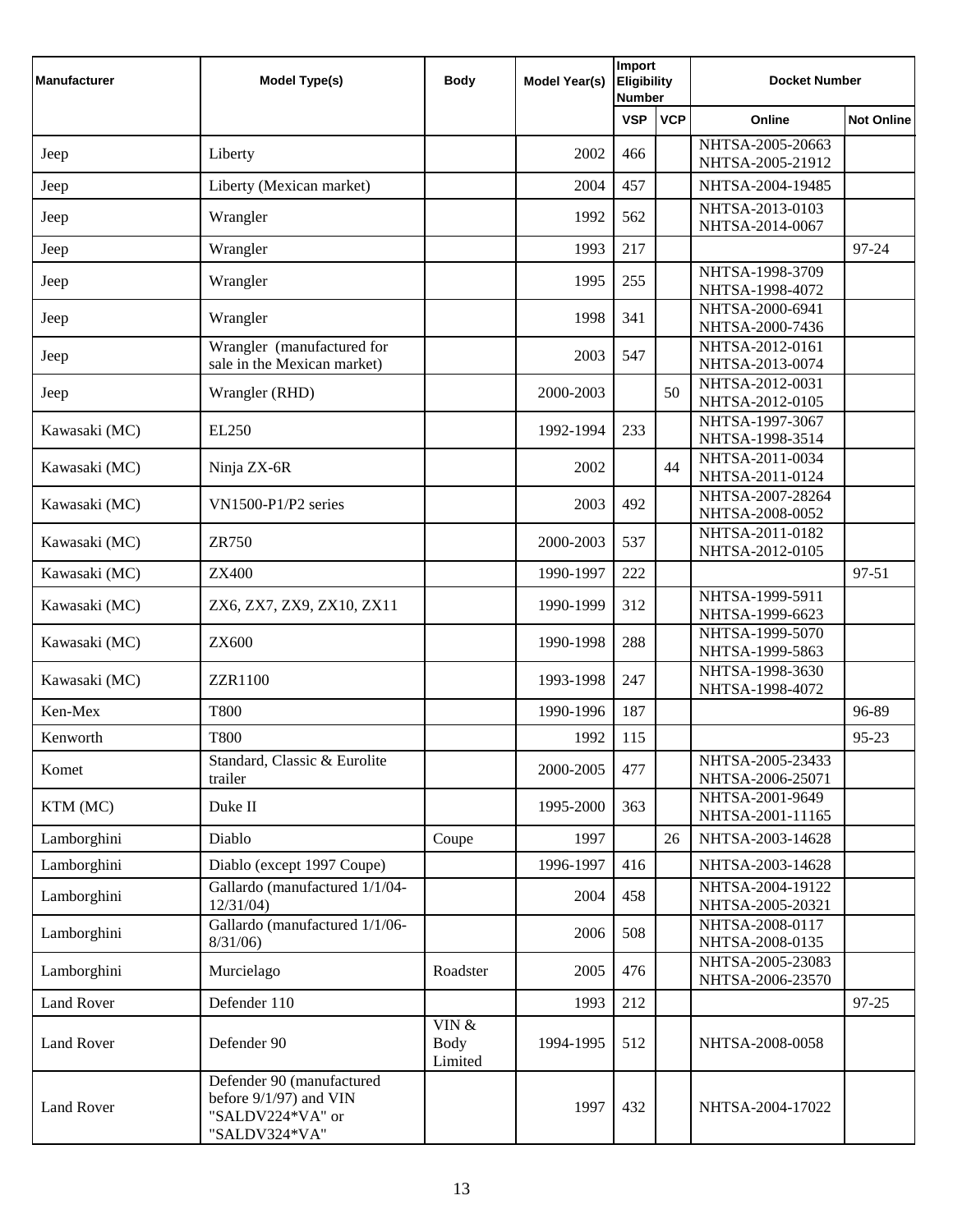| <b>Manufacturer</b> | <b>Model Type(s)</b> | <b>Body</b>             | <b>Model Year(s)</b> | Import<br><b>Eligibility</b><br><b>Number</b> |            | <b>Docket Number</b>                 |                   |
|---------------------|----------------------|-------------------------|----------------------|-----------------------------------------------|------------|--------------------------------------|-------------------|
|                     |                      |                         |                      | <b>VSP</b>                                    | <b>VCP</b> | Online                               | <b>Not Online</b> |
| <b>Land Rover</b>   | Discovery            |                         | 1994-1998            | 338                                           |            | NHTSA-1999-5734                      |                   |
| <b>Land Rover</b>   | Discovery (II)       |                         | 2000                 | 437                                           |            | NHTSA-2004-17179<br>NHTSA-2004-17942 |                   |
| <b>Land Rover</b>   | Range Rover          |                         | 2004                 | 509                                           |            | NHTSA-2008-0120<br>NHTSA-2008-0135   |                   |
| <b>Land Rover</b>   | Range Rover          |                         | 2006                 | 538                                           |            | NHTSA-2012-0040<br>NHTSA-2012-0105   |                   |
| Lexus               | GS300                |                         | 1993-1996            | 293                                           |            | NHTSA-1999-5197<br>NHTSA-1999-5863   |                   |
| Lexus               | GS300                |                         | 1998                 | 460                                           |            | NHTSA-2004-19548<br>NHTSA-2005-20321 |                   |
| Lexus               | <b>RX300</b>         |                         | 1998-1999            | 307                                           |            | NHTSA-1999-5503<br>NHTSA-1999-6623   |                   |
| Lexus               | <b>SC300</b>         |                         | 1991-1996            | 225                                           |            |                                      | 97-60             |
| Lexus               | <b>SC400</b>         |                         | 1991-1996            | 225                                           |            |                                      | 97-60             |
| Lincoln             | Mark VII             |                         | 1992                 | 144                                           |            |                                      | 95-90             |
| M&V                 | Type NS4G31 trailer  |                         | 2008-2010            |                                               | 46         | NHTSA-2011-0062<br>NHTSA-2011-0124   |                   |
| Magni (MC)          | Australia, Sfida     |                         | 1996-1999            | 264                                           |            | NHTSA-1998-4078<br>NHTSA-1998-4861   |                   |
| Mazda               | <b>MPV</b>           |                         | 2000                 | 413                                           |            | NHTSA-2003-16449<br>NHTSA-2004-16949 |                   |
| Mazda               | MX-5 Miata           |                         | 1990-1993            | 184                                           |            |                                      | 96-81             |
| Mazda               | $RX-7$               |                         | 1990-1995            | 279                                           |            | NHTSA-1998-4578<br>NHTSA-1999-5863   |                   |
| Mazda               | Xedos 9              |                         | 1995-2000            | 351                                           |            | NHTSA-2000-7756<br>NHTSA-2000-8598   |                   |
| McLaren             | <b>MP4-12C</b>       |                         | 2012                 | 569                                           |            | NHTSA-2014-0004                      |                   |
| Mercedes-Benz       | 190 E                | 201.028                 | 1990                 | 22                                            |            |                                      | 92-44             |
| Mercedes-Benz       | 190 E                | 201.036                 | 1990                 | 104                                           |            |                                      | 94-94             |
| Mercedes-Benz       | 190 E                | 201.024                 | 1991                 | 45                                            |            |                                      | 93-61             |
| Mercedes-Benz       | 190 E                | 201.028                 | 1992                 | 71                                            |            |                                      | 94-32             |
| Mercedes-Benz       | 190 E                | 201.018                 | 1992                 | 126                                           |            |                                      | $95 - 35$         |
| Mercedes-Benz       | 190 E                |                         | 1993                 | 454                                           |            | NHTSA-2004-19291<br>NHTSA-2004-19738 |                   |
| Mercedes-Benz       | $200\,\mathrm{E}$    | 124.012                 | 1991                 | 109                                           |            |                                      | 94-106            |
| Mercedes-Benz       | 200 E                | 124.019                 | 1993                 | 75                                            |            |                                      | 94-40             |
| Mercedes-Benz       | 220 E                |                         | 1993                 | 168                                           |            |                                      | 96-63             |
| Mercedes-Benz       | 220 TE               | <b>Station</b><br>Wagon | 1993-1996            | 167                                           |            |                                      | 96-62             |
| Mercedes-Benz       | 230 CE               | 124.043                 | 1991                 | 84                                            |            |                                      | 94-62             |
| Mercedes-Benz       | 230 CE               | 123.043                 | 1992                 | 203                                           |            |                                      | 97-06             |
| Mercedes-Benz       | 230 E                | 124.023                 | 1990                 | 19                                            |            |                                      | 92-37             |
| Mercedes-Benz       | 230 E                | 124.023                 | 1991                 | 74                                            |            |                                      | 94-41             |
| Mercedes-Benz       | 230 E                | 124.023                 | 1993                 | 127                                           |            |                                      | 95-38             |
| Mercedes-Benz       | 250 D                |                         | 1992                 | 172                                           |            |                                      | 96-61             |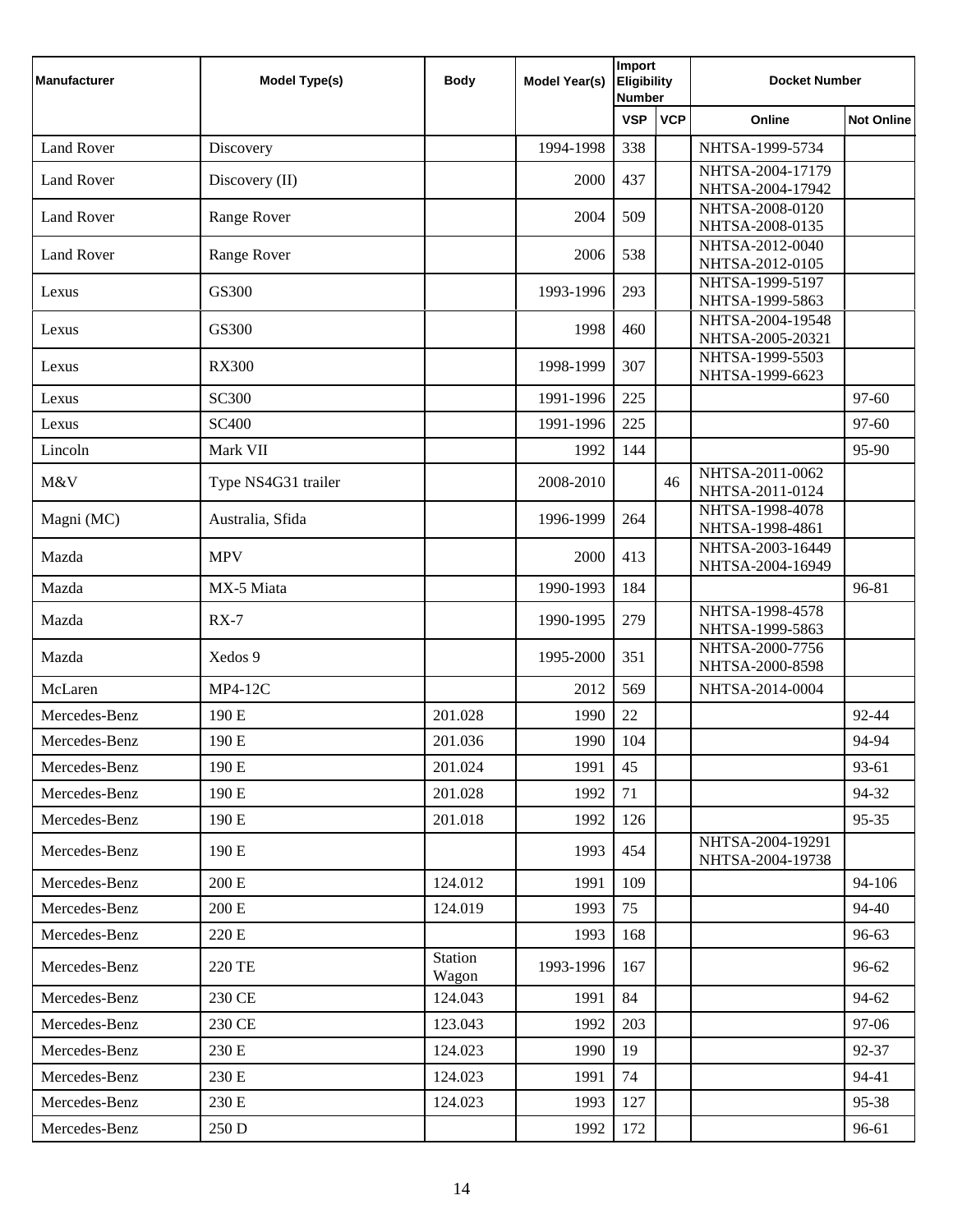| <b>Manufacturer</b> | <b>Model Type(s)</b> | <b>Body</b> | <b>Model Year(s)</b> | Import<br><b>Eligibility</b><br><b>Number</b> |            | <b>Docket Number</b>                 |                   |
|---------------------|----------------------|-------------|----------------------|-----------------------------------------------|------------|--------------------------------------|-------------------|
|                     |                      |             |                      | <b>VSP</b>                                    | <b>VCP</b> | Online                               | <b>Not Online</b> |
| Mercedes-Benz       | 250E                 |             | 1990-1993            | 245                                           |            | NHTSA-1998-3627<br>NHTSA-1998-4072   |                   |
| Mercedes-Benz       | 260 E                | 124.026     | 1992                 | 105                                           |            |                                      | 94-93             |
| Mercedes-Benz       | 280 E                |             | 1993                 | 166                                           |            |                                      | 96-60             |
| Mercedes-Benz       | 300 CE               | 124.051     | 1990                 | 64                                            |            |                                      | 94-07             |
| Mercedes-Benz       | 300 CE               | 124.051     | 1991                 | 83                                            |            |                                      | 94-58             |
| Mercedes-Benz       | 300 CE               | 124.050     | 1992                 | 117                                           |            |                                      | 95-52             |
| Mercedes-Benz       | 300 CE               | 124.061     | 1993                 | 94                                            |            |                                      | 94-84             |
| Mercedes-Benz       | 300 E                | 124.031     | 1992                 | 114                                           |            |                                      | 95-22             |
| Mercedes-Benz       | 300 E 4-Matic        |             | 1990-1993            | 192                                           |            |                                      | 96-102            |
| Mercedes-Benz       | 300 SE               | 126.024     | 1990                 | 68                                            |            |                                      | 94-14             |
| Mercedes-Benz       | <b>300 SEL</b>       | 126.025     | 1990                 | 21                                            |            |                                      | 92-42             |
| Mercedes-Benz       | 300 SL               | 129.006     | 1992                 | 54                                            |            |                                      | 93-76             |
| Mercedes-Benz       | 300 TE               | 124.090     | 1990                 | 40                                            |            |                                      | 93-24             |
| Mercedes-Benz       | 300 TE               |             | 1992                 | 193                                           |            |                                      | 96-107            |
| Mercedes-Benz       | 320 CE               |             | 1993                 | 310                                           |            | NHTSA-1999-5913<br>NHTSA-1999-6623   |                   |
| Mercedes-Benz       | 320 SL               |             | 1992-1993            | 142                                           |            |                                      | 95-81             |
| Mercedes-Benz       | 350 CLS              |             | 2004                 |                                               | 45         | NHTSA-2011-0019<br>NHTSA-2011-0124   |                   |
| Mercedes-Benz       | 400 SE               |             | 1992-1994            | 296                                           |            | NHTSA-1999-5499<br>NHTSA-1999-5864   |                   |
| Mercedes-Benz       | 420 E                |             | 1993                 | 169                                           |            |                                      | 96-59             |
| Mercedes-Benz       | 420 SE               |             | 1990-1991            | 230                                           |            |                                      | 97-68             |
| Mercedes-Benz       | 420 SEC              |             | 1990                 | 209                                           |            |                                      | 97-19             |
| Mercedes-Benz       | 420 SEL              | 126.035     | 1990                 | 48                                            |            |                                      | 93-66             |
| Mercedes-Benz       | 500 E                | 124.036     | 1991                 | 56                                            |            |                                      | 93-88             |
| Mercedes-Benz       | 500 SE               |             | 1990                 | 154                                           |            |                                      | 96-26             |
| Mercedes-Benz       | 500 SE               | 140.050     | 1991                 | 26                                            |            |                                      | $92 - 60$         |
| Mercedes-Benz       | <b>500 SEC</b>       | 126.044     | 1990                 | 66                                            |            |                                      | $94 - 17$         |
| Mercedes-Benz       | <b>500 SEL</b>       |             | 1990                 | 153                                           |            |                                      | 98-25             |
| Mercedes-Benz       | <b>500 SEL</b>       | 126.037     | 1991                 | 63                                            |            |                                      | 94-06             |
| Mercedes-Benz       | 500 SL               | 126.066     | 1991                 | 33                                            |            |                                      | 93-05             |
| Mercedes-Benz       | 500 SL               | 129.006     | 1992                 | 60                                            |            |                                      | 93-89             |
| Mercedes-Benz       | 560 SEC              | 126.045     | 1990                 | 141                                           |            |                                      | 95-78             |
| Mercedes-Benz       | 560 SEC              |             | 1991                 | 333                                           |            | NHTSA-1999-6668<br>NHTSA-2000-7436   |                   |
| Mercedes-Benz       | 560 SEL              | 126.039     | 1990                 | 89                                            |            |                                      | 94-51             |
| Mercedes-Benz       | 560 SEL              | 140         | 1991                 | 469                                           |            | NHTSA-2005-21263<br>NHTSA-2005-21912 |                   |
| Mercedes-Benz       | <b>600 SEC</b>       | Coupe       | 1993                 | 185                                           |            |                                      | 96-75             |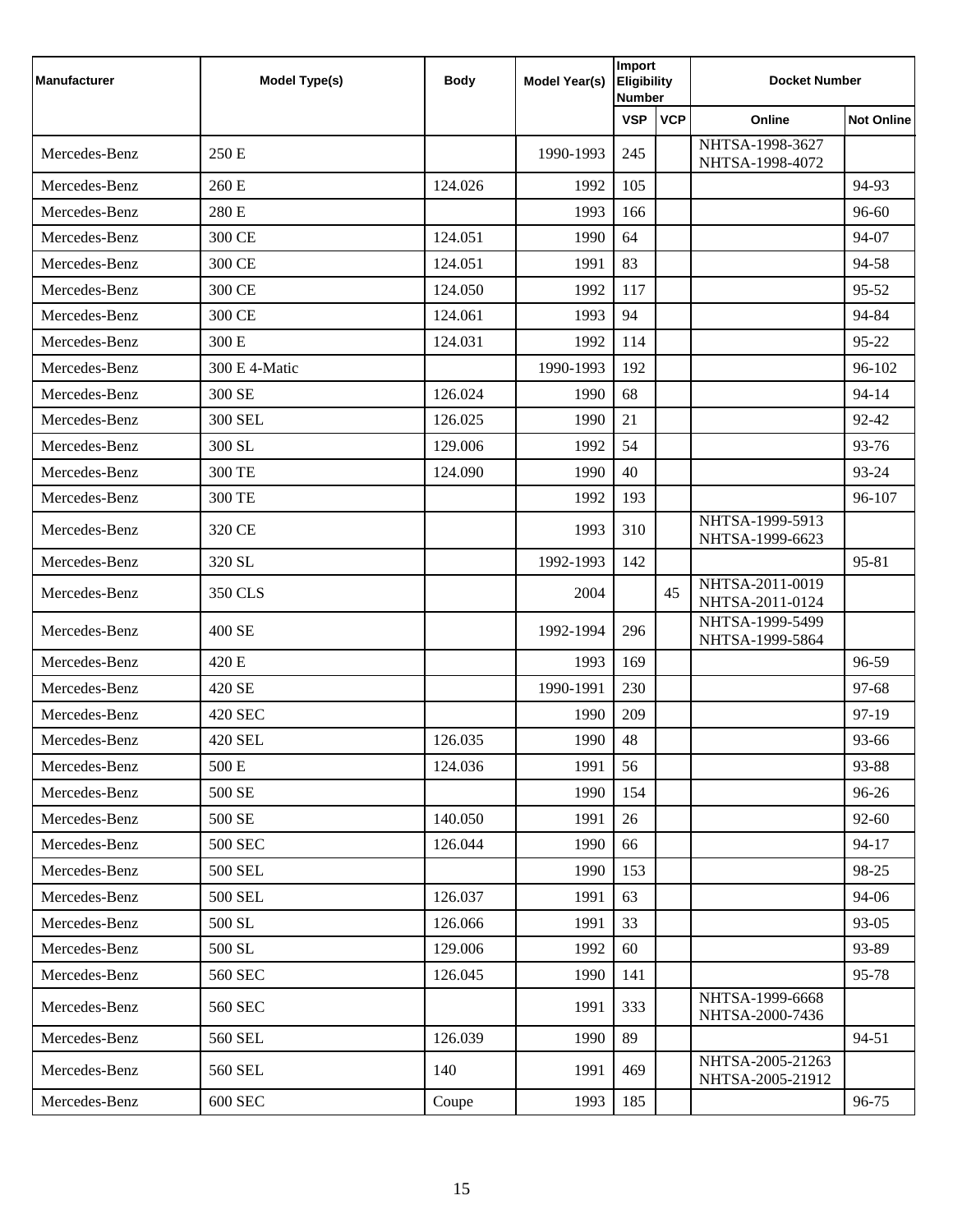| <b>Manufacturer</b> | <b>Model Type(s)</b>                           | <b>Body</b>                   | <b>Model Year(s)</b> | Import<br><b>Eligibility</b><br><b>Number</b> |            | <b>Docket Number</b>                 |                   |
|---------------------|------------------------------------------------|-------------------------------|----------------------|-----------------------------------------------|------------|--------------------------------------|-------------------|
|                     |                                                |                               |                      | <b>VSP</b>                                    | <b>VCP</b> | Online                               | <b>Not Online</b> |
| Mercedes-Benz       | 600 SEL                                        | 140.057                       | 1993-1998            | 271                                           |            | NHTSA-1998-4381<br>NHTSA-1998-4861   |                   |
| Mercedes-Benz       | 600 SL                                         | 129.076                       | 1992                 | 121                                           |            |                                      | 95-30             |
| Mercedes-Benz       | C 320                                          | 203                           | 2001-2002            | 441                                           |            | NHTSA-2004-17647<br>NHTSA-2004-19738 |                   |
| Mercedes-Benz       | C Class                                        |                               | 1994-1999            | 331                                           |            | NHTSA-1999-6039<br>NHTSA-2000-7436   |                   |
| Mercedes-Benz       | C Class                                        | 203                           | 2000-2001            | 456                                           |            | NHTSA-2004-19486<br>NHTSA-2004-20321 |                   |
| Mercedes-Benz       | C Class (manufactured prior to<br>9/1/2006     | W203                          | 2003-2006            | 521                                           |            | NHTSA-2009-0148<br>NHTSA-2010-0078   |                   |
| Mercedes-Benz       | CL 500                                         |                               | 1998                 | 277                                           |            | NHTSA-1998-4576<br>NHTSA-1999-5863   |                   |
| Mercedes-Benz       | CL 500                                         |                               | 1999-2001            | 370                                           |            | NHTSA-2001-9707                      |                   |
| Mercedes-Benz       | CL 600                                         |                               | 1999-2001            | 370                                           |            | NHTSA-2001-9707                      |                   |
| Mercedes-Benz       | <b>CLK 320</b>                                 |                               | 1998                 | 357                                           |            | NHTSA-2000-7963<br>NHTSA-2001-9882   |                   |
| Mercedes-Benz       | <b>CLK Class</b>                               |                               | 1999-2001            | 380                                           |            | NHTSA-2002-12048<br>NHTSA-2002-13220 |                   |
| Mercedes-Benz       | <b>CLK Class</b>                               | 209                           | 2002-2005            | 478                                           |            | NHTSA-2006-23698<br>NHTSA-2006-25071 |                   |
| Mercedes-Benz       | CLS Class (manufactured prior<br>to $9/1/06$ ) |                               | 2006                 | 532                                           |            | NHTSA-2011-0057<br>NHTSA-2011-0124   |                   |
| Mercedes-Benz       | E 200                                          |                               | 1994                 | 207                                           |            |                                      | 97-09             |
| Mercedes-Benz       | E 200                                          |                               | 1995-1998            | 278                                           |            | NHTSA-1998-4575<br>NHTSA-1999-5863   |                   |
| Mercedes-Benz       | E 220                                          |                               | 1994-1996            | 168                                           |            |                                      | 96-63             |
| Mercedes-Benz       | E 250                                          |                               | 1994-1995            | 245                                           |            | NHTSA-1998-3627<br>NHTSA-1998-4072   |                   |
| Mercedes-Benz       | E 280                                          |                               | 1994-1996            | 166                                           |            |                                      | 96-60             |
| Mercedes-Benz       | E 320                                          |                               | 1994-1998            | 240                                           |            | NHTSA-1998-3661<br>NHTSA-1998-4072   |                   |
| Mercedes-Benz       | E 320                                          | <b>Station</b><br>Wagon       | 1994-1999            | 318                                           |            | NHTSA-1999-6351<br>NHTSA-2000-7436   |                   |
| Mercedes-Benz       | E 320                                          | 211                           | 2002-2003            | 418                                           |            | NHTSA-2003-16473<br>NHTSA-2004-16949 |                   |
| Mercedes-Benz       | E 420                                          |                               | 1994-1996            | 169                                           |            |                                      | 96-59             |
| Mercedes-Benz       | E 500                                          |                               | 1994                 | 163                                           |            |                                      | 96-40             |
| Mercedes-Benz       | E 500                                          |                               | 1995-1997            | 304                                           |            | NHTSA-1999-5495<br>NHTSA-1999-5864   |                   |
| Mercedes-Benz       | E Class                                        | W210                          | 1996-2002            | 401                                           |            | NHTSA-2002-13933                     |                   |
| Mercedes-Benz       | E Class                                        | 211                           | 2003-2004            | 429                                           |            | NHTSA-2004-16888<br>NHTSA-2004-17942 |                   |
| Mercedes-Benz       | E Series                                       |                               | 1991-1995            | 354                                           |            | NHTSA-2000-7555<br>NHTSA-2000-8598   |                   |
| Mercedes-Benz       | G Class                                        | 463<br>Chassis,<br><b>LWB</b> | 2005                 | 549                                           |            | NHTSA-2013-0012<br>NHTSA-2013-0074   |                   |
| Mercedes-Benz       | <b>G Class LWB</b>                             | 463<br>Chassis                | 2006-2007            | 527                                           |            | NHTSA-2010-0045<br>NHTSA-2010-0078   |                   |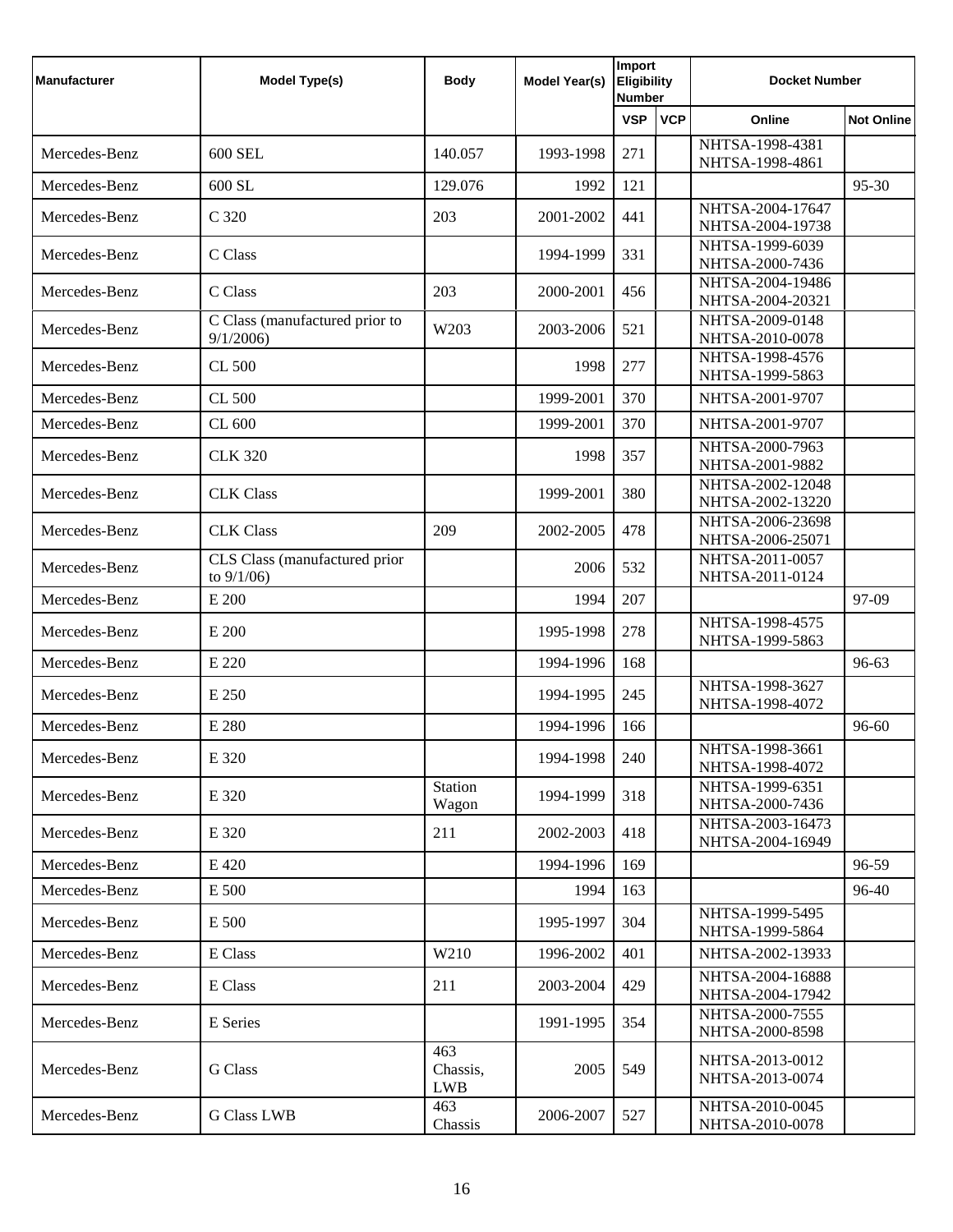| <b>Manufacturer</b> | <b>Model Type(s)</b>                        | <b>Body</b>               | Model Year(s) | Import<br><b>Eligibility</b><br><b>Number</b> |            | <b>Docket Number</b>                 |                   |
|---------------------|---------------------------------------------|---------------------------|---------------|-----------------------------------------------|------------|--------------------------------------|-------------------|
|                     |                                             |                           |               | <b>VSP</b>                                    | <b>VCP</b> | Online                               | <b>Not Online</b> |
| Mercedes-Benz       | G-Wagon                                     | 463                       | 1996          |                                               | 11         |                                      | 95-56             |
| Mercedes-Benz       | G-Wagon                                     | 463                       | 1997          |                                               | 15         |                                      | 96-106            |
| Mercedes-Benz       | G-Wagon                                     | 463                       | 1998          |                                               | 16         | NHTSA-1998-3810<br>NHTSA-1998-4074   |                   |
| Mercedes-Benz       | G-Wagon                                     | 463                       | 1999-2000     |                                               | 18         | NHTSA-2000-7139                      |                   |
| Mercedes-Benz       | G-Wagon 300 GE LWB                          | 463.228                   | 1990-1992     |                                               | 5          |                                      | 94-19             |
| Mercedes-Benz       | G-Wagon 300 GE LWB                          | 463.228                   | 1993          |                                               | 3          |                                      | 93-19             |
| Mercedes-Benz       | G-Wagon 300 GE LWB                          | 463.228                   | 1994          |                                               | 5          |                                      | 94-19             |
| Mercedes-Benz       | G-Wagon 320 LWB                             | 463                       | 1995          |                                               | 6          |                                      | 94-81             |
| Mercedes-Benz       | G-Wagon 5 DR LWB                            | 463                       | 2001          |                                               | 21         | NHTSA-2001-10175                     |                   |
| Mercedes-Benz       | G-Wagon LWB                                 | 463 5 DR                  | 2002          | 392                                           |            | NHTSA-2002-12730<br>NHTSA-2002-13986 |                   |
| Mercedes-Benz       | G-Wagon LWB V-8                             | 463                       | 1992-1996     |                                               | 13         |                                      | 96-14             |
| Mercedes-Benz       | G-Wagon SWB                                 | 463                       | 2005          |                                               | 31         | NHTSA-2005-21845                     |                   |
| Mercedes-Benz       | G-Wagon SWB                                 | 463                       | 1990-1996     |                                               | 14         |                                      | 96-36             |
| Mercedes-Benz       | G-Wagon SWB                                 | 463<br>Cabriolet &<br>3DR | 2001-2003     |                                               | 25         | NHTSA-2003-15172<br>NHTSA-2003-15783 |                   |
| Mercedes-Benz       | G-Wagon SWB                                 | 463<br>Cabriolet &<br>3DR | 2004          |                                               | 28         | NHTSA-2004-19737<br>NHTSA-2005-20321 |                   |
| Mercedes-Benz       | G-Wagon SWB<br>(manufactured before 9/1/06) | 463<br>Cabriolet &<br>3DR | 2006          |                                               | 35         | NHTSA-2006-24965<br>NHTSA-2006-26072 |                   |
| Mercedes-Benz       | Maybach                                     |                           | 2004          | 486                                           |            | NHTSA-2006-25515<br>NHTSA-2006-26072 |                   |
| Mercedes-Benz       | S 280                                       | 140.028                   | 1994          | 85                                            |            |                                      | 94-59             |
| Mercedes-Benz       | S 320                                       |                           | 1994-1998     | 236                                           |            | NHTSA-1997-3189<br>NHTSA-1998-3514   |                   |
| Mercedes-Benz       | S 420                                       |                           | 1994-1997     | 267                                           |            | NHTSA-1998-4103<br>NHTSA-1998-4861   |                   |
| Mercedes-Benz       | S 500                                       |                           | 1994-1997     | 235                                           |            | NHTSA-1997-3190<br>NHTSA-1998-3514   |                   |
| Mercedes-Benz       | S 500                                       |                           | 2000-2001     | 371                                           |            | NHTSA-2001-9947<br>NHTSA-2001-11165  |                   |
| Mercedes-Benz       | S 600                                       | Coupe                     | 1994          | 185                                           |            |                                      | 96-75             |
| Mercedes-Benz       | S 600                                       |                           | 1995-1999     | 297                                           |            | NHTSA-1999-5496<br>NHTSA-1999-5864   |                   |
| Mercedes-Benz       | S 600                                       |                           | 2000-2001     | 371                                           |            | NHTSA-2001-9947<br>NHTSA-2001-11165  |                   |
| Mercedes-Benz       | S 600L                                      |                           | 1994          | 214                                           |            |                                      | 97-22             |
| Mercedes-Benz       | S Class                                     |                           | 2012          | 565                                           |            | NHTSA-2014-0038<br>NHTSA-2014-0067   |                   |
| Mercedes-Benz       | S Class                                     | 140                       | 1991-1994     | 423                                           |            | NHTSA-2003-16481<br>NHTSA-2004-16949 |                   |
| Mercedes-Benz       | S Class                                     |                           | 1993          | 395                                           |            | NHTSA-2002-13332                     |                   |
| Mercedes-Benz       | S Class                                     |                           | 1995-1998     | 342                                           |            | NHTSA-2000-7225<br>NHTSA-2000-8598   |                   |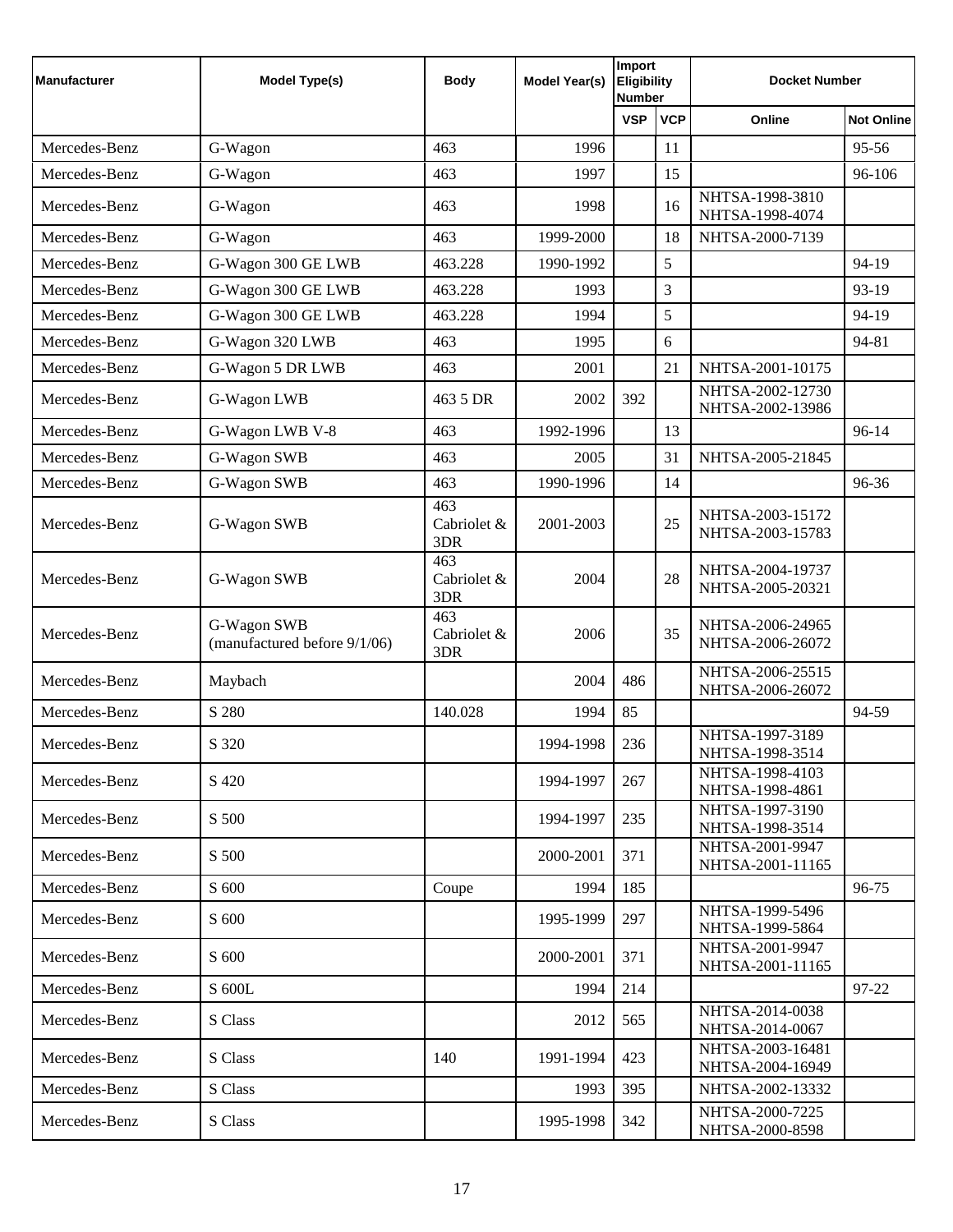| <b>Manufacturer</b>   | <b>Model Type(s)</b>                                             | <b>Body</b>      | <b>Model Year(s)</b> | Import<br><b>Eligibility</b><br><b>Number</b> |            | <b>Docket Number</b>                 |                   |
|-----------------------|------------------------------------------------------------------|------------------|----------------------|-----------------------------------------------|------------|--------------------------------------|-------------------|
|                       |                                                                  |                  |                      | <b>VSP</b>                                    | <b>VCP</b> | Online                               | <b>Not Online</b> |
| Mercedes-Benz         | S Class                                                          |                  | 1998-1999            | 325                                           |            | NHTSA-1999-6348<br>NHTSA-2000-7436   |                   |
| Mercedes-Benz         | S Class                                                          | W220             | 1999-2002            | 387                                           |            | NHTSA-2002-12316                     |                   |
| Mercedes-Benz         | S Class                                                          | 220              | 2002-2004            | 442                                           |            | NHTSA-2002-13220<br>NHTSA-2004-17766 |                   |
| Mercedes-Benz         | S Class                                                          |                  | 2007-2010            | 566                                           |            | NHTSA-2014-0037                      |                   |
|                       | S Class (manufactured prior to                                   |                  |                      |                                               |            | NHTSA-2014-0067<br>NHTSA-2009-0191   |                   |
| Mercedes-Benz         | 9/1/2006                                                         |                  | 2005-2006            | 525                                           |            | NHTSA-2010-0078                      |                   |
| Mercedes-Benz         | <b>SE Class</b>                                                  |                  | 1992-1994            | 343                                           |            | NHTSA-2000-7111<br>NHTSA-2000-8598   |                   |
| Mercedes-Benz         | <b>SEL Class</b>                                                 | 140              | 1992-1994            | 343                                           |            | NHTSA-2000-7111<br>NHTSA-2000-8598   |                   |
| Mercedes-Benz         | SL Class                                                         |                  | 1993-1996            | 329                                           |            | NHTSA-1999-6349                      |                   |
|                       |                                                                  |                  |                      |                                               |            | NHTSA-2000-7436<br>NHTSA-2002-12317  |                   |
| Mercedes-Benz         | SL Class                                                         | W129             | 1997-2000            | 386                                           |            | NHTSA-2002-13220                     |                   |
| Mercedes-Benz         | <b>SL Class</b>                                                  | R <sub>230</sub> | 2001-2002            |                                               | 19         | NHTSA-2002-11846                     |                   |
| Mercedes-Benz         | SL Class (European market)                                       | 230              | 2003-2005            | 470                                           |            | NHTSA-2005-21844<br>NHTSA-2006-23570 |                   |
| Mercedes-Benz         | <b>SLK</b>                                                       |                  | 1997-1998            | 257                                           |            | NHTSA-1998-3809<br>NHTSA-1998-4072   |                   |
| Mercedes-Benz         | <b>SLK</b>                                                       |                  | 2000-2001            | 381                                           |            | NHTSA-2002-12046<br>NHTSA-2002-13220 |                   |
| Mercedes-Benz         | <b>SLK Class (manufactured)</b><br>between 8/31/04 and 8/31/06)  | 171<br>Chassis   | 2005-2006            | 511                                           |            | NHTSA-2008-0139<br>NHTSA-2010-0078   |                   |
| Mercedes-Benz         | SLR (manufactured prior to<br>9/1/2006                           |                  | 2005-2006            | 558                                           |            | NHTSA-2013-0059<br>NHTSA-2013-0136   |                   |
| Mercedes-Benz (truck) | Sprinter                                                         |                  | 2001-2005            | 468                                           |            | NHTSA-2005-21011<br>NHTSA-2005-21912 |                   |
| Mini                  | Cooper (European market)                                         | Convertible      | 2005                 | 482                                           |            | NHTSA-2006-24310<br>NHTSA-2006-25071 |                   |
| Mitsubishi            | Outlander                                                        |                  | 2011                 | 564                                           |            | NHTSA-2013-0106<br>NHTSA-2014-0067   |                   |
| Moto Guzzi (MC)       | California                                                       |                  | 2000-2001            | 495                                           |            | NHTSA-2007-0006<br>NHTSA-2008-0052   |                   |
| Moto Guzzi (MC)       | California EV                                                    |                  | 2002                 | 403                                           |            | NHTSA-2003-14087<br>NHTSA-2003-14682 |                   |
| Moto Guzzi (MC)       | Daytona                                                          |                  | 1993                 | 118                                           |            |                                      | 95-33             |
| Moto Guzzi (MC)       | Daytona RS                                                       |                  | 1996-1999            | 264                                           |            | NHTSA-1998-4078<br>NHTSA-1998-4861   |                   |
| MV Agusta (MC)        | F4                                                               |                  | 2000                 | 420                                           |            | NHTSA-2003-16508<br>NHTSA-2004-16949 |                   |
| Nissan                | GTS & GTR (RHD), a.k.a.<br>"Skyline," manufactured 1/96-<br>6/98 | <b>R33</b>       | 1996-1998            |                                               | 32         | NHTSA-2005-22654                     |                   |
| Nissan                | Pathfinder                                                       |                  | 1990-1995            | 316                                           |            | NHTSA-1999-6352<br>NHTSA-2000-7436   |                   |
| Nissan                | Pathfinder                                                       |                  | 2002                 | 412                                           |            | NHTSA-2003-16402<br>NHTSA-2004-16949 |                   |
| Plymouth              | Voyager                                                          |                  | 1996                 | 353                                           |            | NHTSA-2000-7966<br>NHTSA-2001-9882   |                   |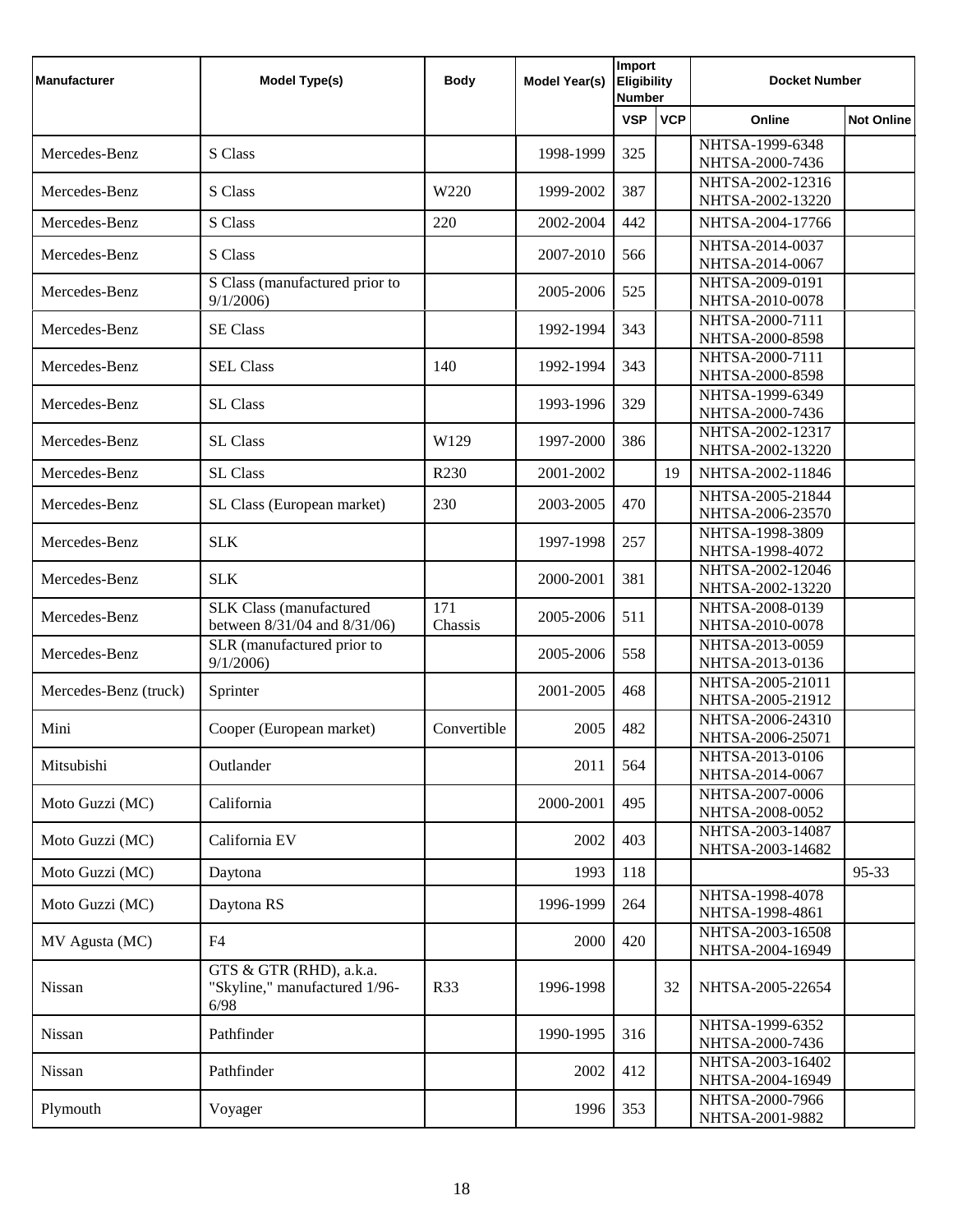| <b>Manufacturer</b> | <b>Model Type(s)</b>                             | <b>Body</b> | <b>Model Year(s)</b> | Import<br><b>Eligibility</b><br><b>Number</b> |            | <b>Docket Number</b>                 |                   |
|---------------------|--------------------------------------------------|-------------|----------------------|-----------------------------------------------|------------|--------------------------------------|-------------------|
|                     |                                                  |             |                      | <b>VSP</b>                                    | <b>VCP</b> | Online                               | <b>Not Online</b> |
| Pontiac             | <b>Firebird Trans Am</b>                         |             | 1995                 | 481                                           |            | NHTSA-2006-24071<br>NHTSA-2006-25071 |                   |
| Pontiac (MPV)       | <b>Trans Sport</b>                               |             | 1993                 | 189                                           |            |                                      | 96-103            |
| Porsche             | 911                                              |             | 1991                 | 526                                           |            | NHTSA-2010-0031<br>NHTSA-2010-0078   |                   |
| Porsche             | 911                                              | 997         | 2009                 | 542                                           |            | NHTSA-2012-0160<br>NHTSA-2013-0074   |                   |
| Porsche             | 911                                              |             | 1997-2000            | 346                                           |            | NHTSA-2000-7511<br>NHTSA-2000-8598   |                   |
| Porsche             | 911 (996) Carrera                                |             | 2002-2004            | 439                                           |            | NHTSA-2004-17473<br>NHTSA-2004-17942 |                   |
| Porsche             | 911 (996) GT3                                    |             | 2004                 | 438                                           |            | NHTSA-2004-17413<br>NHTSA-2004-17942 |                   |
| Porsche             | 911 C <sub>4</sub>                               |             | 1990                 | 29                                            |            |                                      | 92-63             |
| Porsche             | 911 Carrera                                      |             | 1993                 | 165                                           |            |                                      | 96-64             |
| Porsche             | 911 Carrera                                      |             | 1994                 | 103                                           |            |                                      | 94-102            |
| Porsche             | 911 Carrera                                      |             | 1995-1996            | 165                                           |            |                                      | 96-64             |
| Porsche             | 911 Carrera (manufactured prior<br>to $9/1/06$ ) | Cabriolet   | 2005-2006            | 513                                           |            | NHTSA-2008-0186<br>NHTSA-2010-0078   |                   |
| Porsche             | 911 Carrera (manufactured prior<br>to $9/1/06$ ) |             | 2005-2006            | 531                                           |            | NHTSA-2011-0028<br>NHTSA-2011-0124   |                   |
| Porsche             | 911 Carrera 2 & Carrera 4                        |             | 1992                 | 52                                            |            |                                      | 94-28             |
| Porsche             | 911 Turbo                                        |             | 1992                 | 125                                           |            |                                      | 95-36             |
| Porsche             | 911 Turbo                                        |             | 2001                 | 347                                           |            | NHTSA-2000-7710<br>NHTSA-2000-8598   |                   |
| Porsche             | 928                                              |             | 1991-1996            | 266                                           |            | NHTSA-1998-4166<br>NHTSA-1998-4861   |                   |
| Porsche             | 928                                              |             | 1993-1998            | 272                                           |            | NHTSA-1998-4336<br>NHTSA-1998-4861   |                   |
| Porsche             | 928 S4                                           |             | 1990                 | 210                                           |            |                                      | 97-17             |
| Porsche             | 944 S                                            | Cabriolet   | 1990                 | 97                                            |            |                                      | 94-89             |
| Porsche             | 944 S2 (2-door)                                  | Hatchback   | 1990                 | 152                                           |            |                                      | $96-11$           |
| Porsche             | 946 Turbo                                        |             | 1994                 | 116                                           |            |                                      | 95-24             |
| Porsche             | <b>Boxster</b>                                   |             | 1997-2001            | 390                                           |            | NHTSA-2002-12732<br>NHTSA-2002-13986 |                   |
| Porsche             | Boxster (manufactured before<br>9/1/02           |             | 2002                 | 390                                           |            | NHTSA-2002-12732<br>NHTSA-2002-13986 |                   |
| Porsche             | Carrera GT                                       |             | 2004-2005            | 463                                           |            | NHTSA-2005-20489<br>NHTSA-2005-21912 |                   |
| Porsche             | Carrera Series                                   | 964         | 1992                 | 546                                           |            | NHTSA-2013-0014<br>NHTSA-2013-0074   |                   |
| Porsche             | Cayenne                                          |             | 2003-2004            | 464                                           |            | NHTSA-2005-20649<br>NHTSA-2005-21912 |                   |
| Porsche             | Cayenne (manufactured prior to<br>9/1/06         |             | 2006                 | 519                                           |            | NHTSA-2009-0101<br>NHTSA-2010-0078   |                   |
| Porsche             | Cayenne S                                        |             | 2009                 | 543                                           |            | NHTSA-2012-0150<br>NHTSA-2013-0074   |                   |
| Porsche             | GT <sub>2</sub>                                  |             | 2001                 |                                               | 20         | NHTSA-2002-11878                     |                   |
| Porsche             | GT <sub>2</sub>                                  |             | 2002                 | 388                                           |            | NHTSA-2002-11878                     |                   |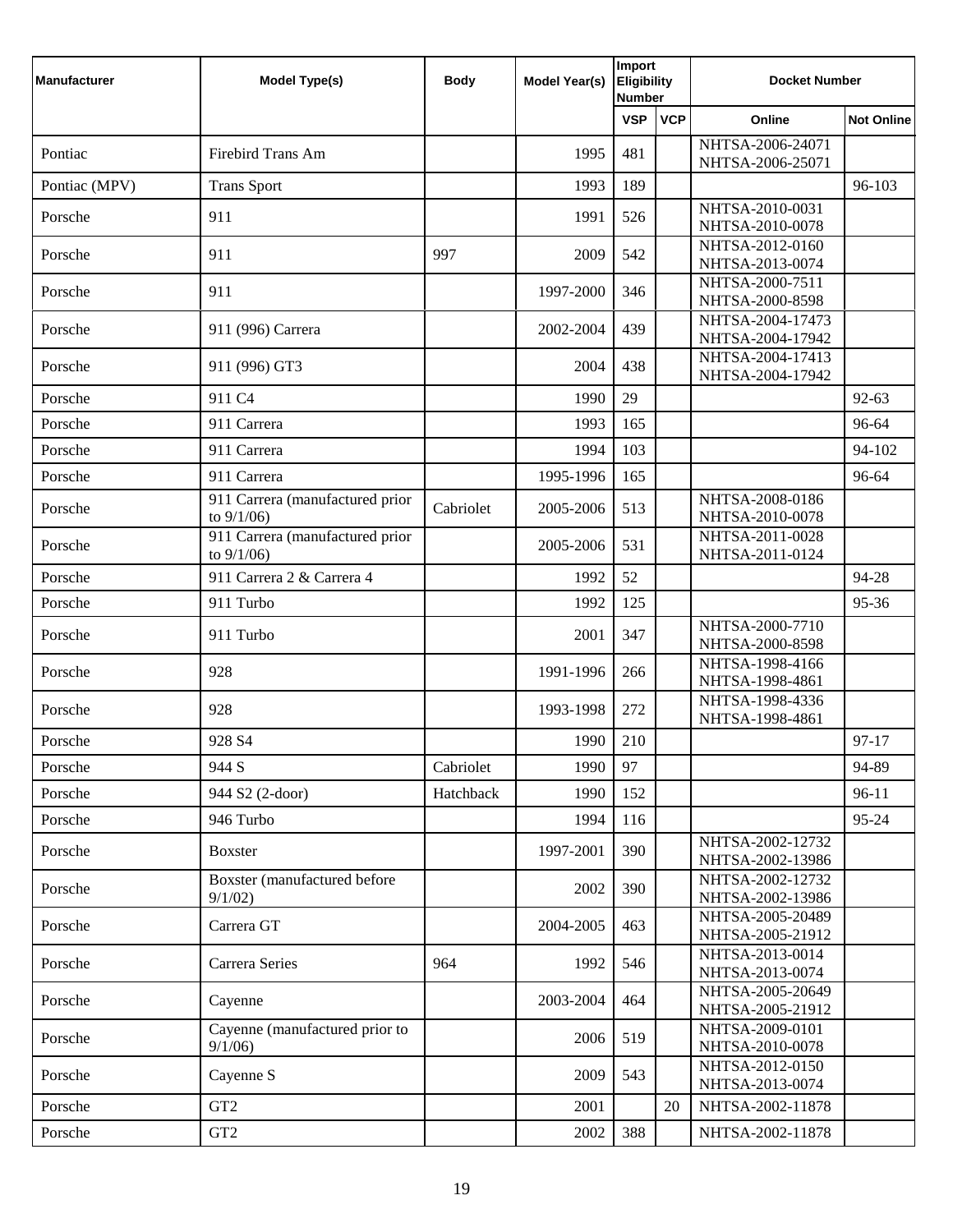| Manufacturer | Model Type(s)                                                                                              | <b>Body</b> | Model Year(s) | Import<br><b>Eligibility</b><br><b>Number</b> |            | <b>Docket Number</b>                 |                   |
|--------------|------------------------------------------------------------------------------------------------------------|-------------|---------------|-----------------------------------------------|------------|--------------------------------------|-------------------|
|              |                                                                                                            |             |               | <b>VSP</b>                                    | <b>VCP</b> | Online                               | <b>Not Online</b> |
| Porsche      | GT3 RS                                                                                                     |             | 2012          | 552                                           |            | NHTSA-2013-0015<br>NHTSA-2013-0074   |                   |
| Rice         | <b>Beaufort Double</b>                                                                                     |             | 1991          | 529                                           |            | NHTSA-2010-0173<br>NHTSA-2011-0124   |                   |
| Rolls Royce  | <b>Bentley Brooklands</b>                                                                                  |             | 1993          | 186                                           |            |                                      | 96-77             |
| Rolls Royce  | <b>Bentley Continental R</b>                                                                               |             | 1990-1993     | 258                                           |            | NHTSA-1998-3811<br>NHTSA-1998-4072   |                   |
| Rolls Royce  | <b>Bentley Turbo R</b>                                                                                     |             | 1992-1993     | 291                                           |            | NHTSA-1999-5209<br>NHTSA-1999-5863   |                   |
| Rolls Royce  | <b>Bentley Turbo R</b>                                                                                     |             | 1995          | 243                                           |            | NHTSA-1998-3660<br>NHTSA-1998-4072   |                   |
| Rolls Royce  | Phantom                                                                                                    |             | 2004          | 455                                           |            | NHTSA-2004-19290<br>NHTSA-2004-19738 |                   |
| Saab         | 9.3                                                                                                        |             | 2003          | 426                                           |            | NHTSA-2003-16672<br>NHTSA-2004-17942 |                   |
| Saab         | 900 SE                                                                                                     |             | 1990-1994     | 219                                           |            |                                      | 97-48             |
| Saab         | 900 SE                                                                                                     |             | 1995          | 213                                           |            |                                      | 97-23             |
| Saab         | 900 SE                                                                                                     |             | 1996-1997     | 219                                           |            |                                      | 97-48             |
| Saab         | 9000                                                                                                       |             | 1994          | 334                                           |            | NHTSA-1999-6525<br>NHTSA-2000-7436   |                   |
| Smart Car    | Fortwo coupe & cabriolet (incl.<br>trim levels passion, pulse, &<br>pure)                                  |             | 2002-2004     |                                               | 27         | NHTSA-2003-16401<br>NHTSA-2003-15428 |                   |
| Smart Car    | Fortwo coupe $\&$ cabriolet (incl.<br>trim levels passion, pulse, &<br>pure)                               |             | 2005          |                                               | 30         | NHTSA-2005-21334<br>NHTSA-2005-21912 |                   |
| Smart Car    | Fortwo coupe & cabriolet (incl.<br>trim levels passion, pulse, &<br>pure) manufactured before<br>9/1/06    |             | 2006          |                                               | 34         | NHTSA-2005-23391<br>NHTSA-2006-25071 |                   |
| Smart Car    | Fortwo coupe & cabriolet (incl.<br>trim levels passion, pulse, $\&$<br>pure) manufactured before<br>9/1/06 |             | 2007          |                                               | 39         | NHTSA-2007-27774                     |                   |
| Subaru       | Forester                                                                                                   |             | 2006-2007     | 510                                           |            | NHTSA-2008-0036                      |                   |
| Suzuki (MC)  | <b>GSF 750</b>                                                                                             |             | 1996-1998     | 287                                           |            | NHTSA-1999-5071<br>NHTSA-1999-5863   |                   |
| Suzuki (MC)  | GSX1300R, a.k.a. "Hayabusa"                                                                                |             | 1999-2006     | 484                                           |            | NHTSA-2006-25398<br>NHTSA-2006-26072 |                   |
| Suzuki (MC)  | GSX1300R, a.k.a. "Hayabusa"                                                                                |             | 2007-2011     | 533                                           |            | NHTSA-2011-0055<br>NHTSA-2011-0124   |                   |
| Suzuki (MC)  | <b>GSX-R 1100</b>                                                                                          |             | 1990-1997     | 227                                           |            |                                      | $97 - 65$         |
| Suzuki (MC)  | <b>GSX-R750</b>                                                                                            |             | 1990-1998     | 275                                           |            | NHTSA-1998-4546<br>NHTSA-1998-4861   |                   |
| Suzuki (MC)  | <b>GSX-R750</b>                                                                                            |             | 1999-2003     | 417                                           |            | NHTSA-2003-16474<br>NHTSA-2004-16949 |                   |
| Thule        | 3008BL boat trailer                                                                                        |             | 2011          |                                               | 52         | NHTSA-2013-0035<br>NHTSA-2013-0074   |                   |
| Toyota       | 4-Runner                                                                                                   |             | 1998          | 449                                           |            | NHTSA-2004-18946<br>NHTSA-2004-19738 |                   |
| Toyota       | Avalon                                                                                                     |             | 1995-1998     | 308                                           |            | NHTSA-1999-5733<br>NHTSA-1999-6623   |                   |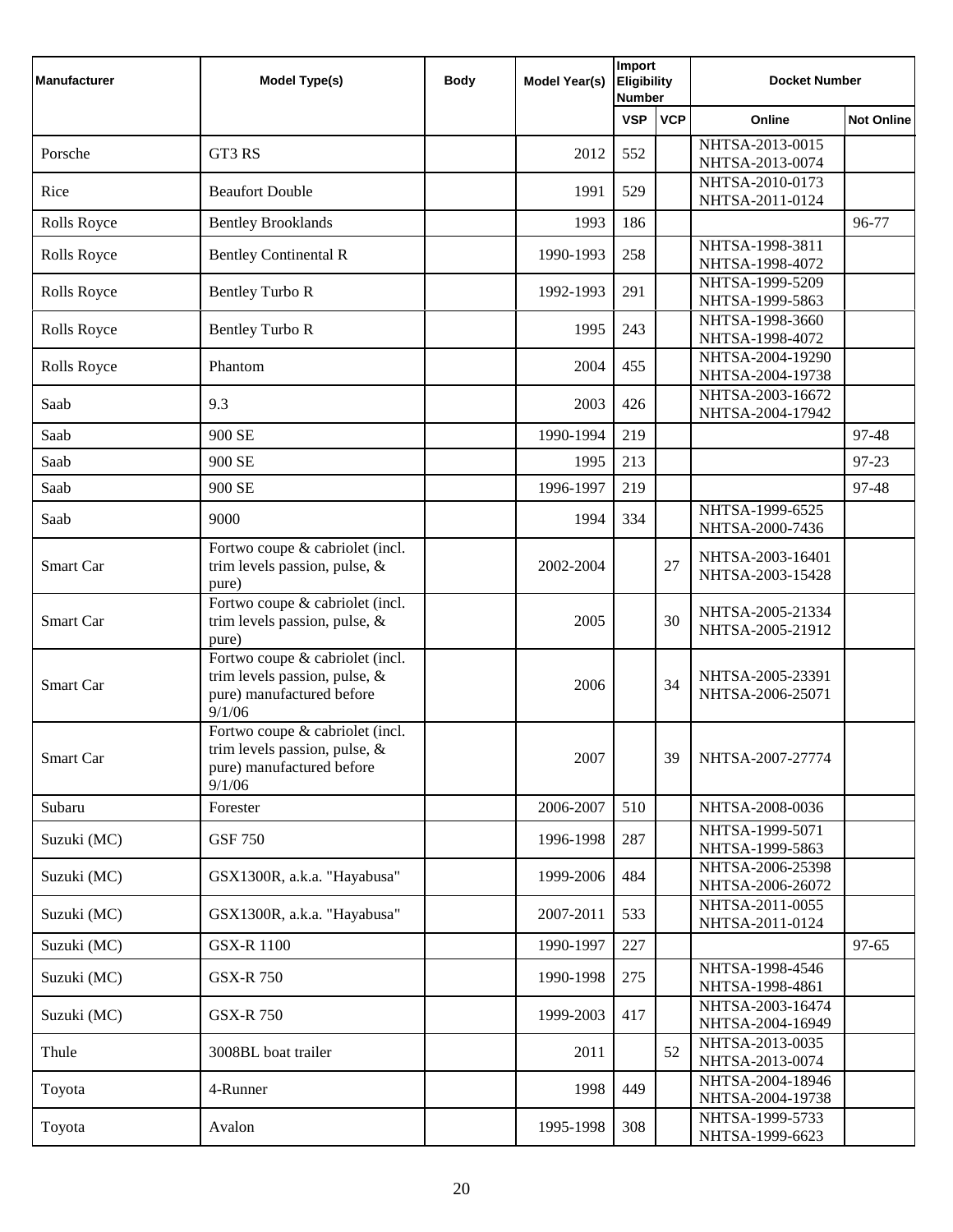| <b>Manufacturer</b> | <b>Model Type(s)</b>                             | <b>Body</b>              | <b>Model Year(s)</b> | Import<br><b>Eligibility</b><br><b>Number</b> |            | <b>Docket Number</b>                 |                   |
|---------------------|--------------------------------------------------|--------------------------|----------------------|-----------------------------------------------|------------|--------------------------------------|-------------------|
|                     |                                                  |                          |                      | <b>VSP</b>                                    | <b>VCP</b> | Online                               | <b>Not Online</b> |
| Toyota              | <b>Land Cruiser</b>                              |                          | 1990-1996            | 218                                           |            |                                      | 97-39             |
| Toyota              | Land Cruiser (manufactured<br>prior to 9/1/2006) | <b>IFS 100</b><br>series | 1999-2006            | 539                                           |            | NHTSA-2012-0035<br>NHTSA-2012-0105   |                   |
| Toyota              | MR <sub>2</sub>                                  |                          | 1990-1991            | 324                                           |            | NHTSA-1999-6601<br>NHTSA-2000-7436   |                   |
| Toyota              | Previa                                           |                          | 1991-1992            | 326                                           |            | NHTSA-1999-6340<br>NHTSA-2000-7436   |                   |
| Toyota              | Previa                                           |                          | 1993-1997            | 302                                           |            | NHTSA-1999-5530<br>NHTSA-1999-5864   |                   |
| Toyota              | RAV4                                             |                          | 2005                 | 480                                           |            | NHTSA-2006-23701                     |                   |
| Toyota              | RAV4                                             |                          | 1996                 | 328                                           |            | NHTSA-1999-6062<br>NHTSA-2000-7436   |                   |
| Triumph (MC)        | Thunderbird                                      |                          | 1995-1999            | 311                                           |            | NHTSA-1999-5909<br>NHTSA-1999-6623   |                   |
| Vespa (MC)          | ET2, ET4                                         |                          | 2001-2002            | 378                                           |            | NHTSA-2002-11780<br>NHTSA-2002-13220 |                   |
| Vespa (MC)          | LX and PX                                        |                          | 2004-2005            | 496                                           |            | NHTSA-2007-0005<br>NHTSA-2008-0052   |                   |
| Volkswagen          | Bora                                             |                          | 1999                 | 540                                           |            | NHTSA-2011-0181<br>NHTSA-2012-0105   |                   |
| Volkswagen          | Eurovan                                          |                          | 1993-1994            | 306                                           |            | NHTSA-1999-5735                      |                   |
| Volkswagen          | Golf                                             |                          | 2005                 | 502                                           |            | NHTSA-2007-0022<br>NHTSA-2008-0135   |                   |
| Volkswagen          | Golf III                                         |                          | 1993                 | 92                                            |            |                                      | 94-55             |
| Volkswagen          | GTI (Canadian market)                            |                          | 1991                 | 149                                           |            |                                      | 96-01             |
| Volkswagen          | Jetta                                            |                          | 1994-1996            | 274                                           |            | NHTSA-1998-4774                      |                   |
| Volkswagen          | Passat                                           | 4-door<br>Sedan          | 1992                 | 148                                           |            |                                      | 95-66             |
| Volkswagen          | Passat                                           | Wagon &<br>Sedan         | 2004                 | 488                                           |            | NHTSA-2007-27376<br>NHTSA-2007-28533 |                   |
| Volkswagen          | Transporter                                      |                          | 1991                 | 554                                           |            | NHTSA-2013-0031<br>NHTSA-2013-0074   |                   |
| Volkswagen          | Transporter                                      |                          | 1990                 | 251                                           |            | NHTSA-1998-3717<br>NHTSA-1998-4072   |                   |
| Volvo               | 740 GL                                           |                          | 1992                 | 137                                           |            |                                      | 95-61             |
| Volvo               | 850 Turbo                                        |                          | 1995-1998            | 286                                           |            | NHTSA-1998-4863<br>NHTSA-1999-5863   |                   |
| Volvo               | 940 GL                                           |                          | 1992                 | 137                                           |            |                                      | 95-61             |
| Volvo               | 940 GL                                           |                          | 1993                 | 95                                            |            |                                      | 94-90             |
| Volvo               | 945 GL                                           | Wagon                    | 1994                 | 132                                           |            |                                      | 95-27             |
| Volvo               | 960                                              | Sedan &<br>Wagon         | 1994                 | 176                                           |            |                                      | 96-79             |
| Volvo               | C70                                              |                          | 2000                 | 434                                           |            | NHTSA-2004-17142<br>NHTSA-2004-17942 |                   |
| Volvo               | S70                                              |                          | 1998-2000            | 335                                           |            | NHTSA-1999-6526<br>NHTSA-2000-7436   |                   |
| Westfalia           | 14ft Double Axle Cargo trailer                   |                          | 1994&1997            |                                               | 56         | NHTSA-2013-0105<br>NHTSA-2014-0067   |                   |
| Yamaha (MC)         | Drag Star 1100                                   |                          | 1999-2007            | 497                                           |            | NHTSA-2007-0004<br>NHTSA-2008-0052   |                   |